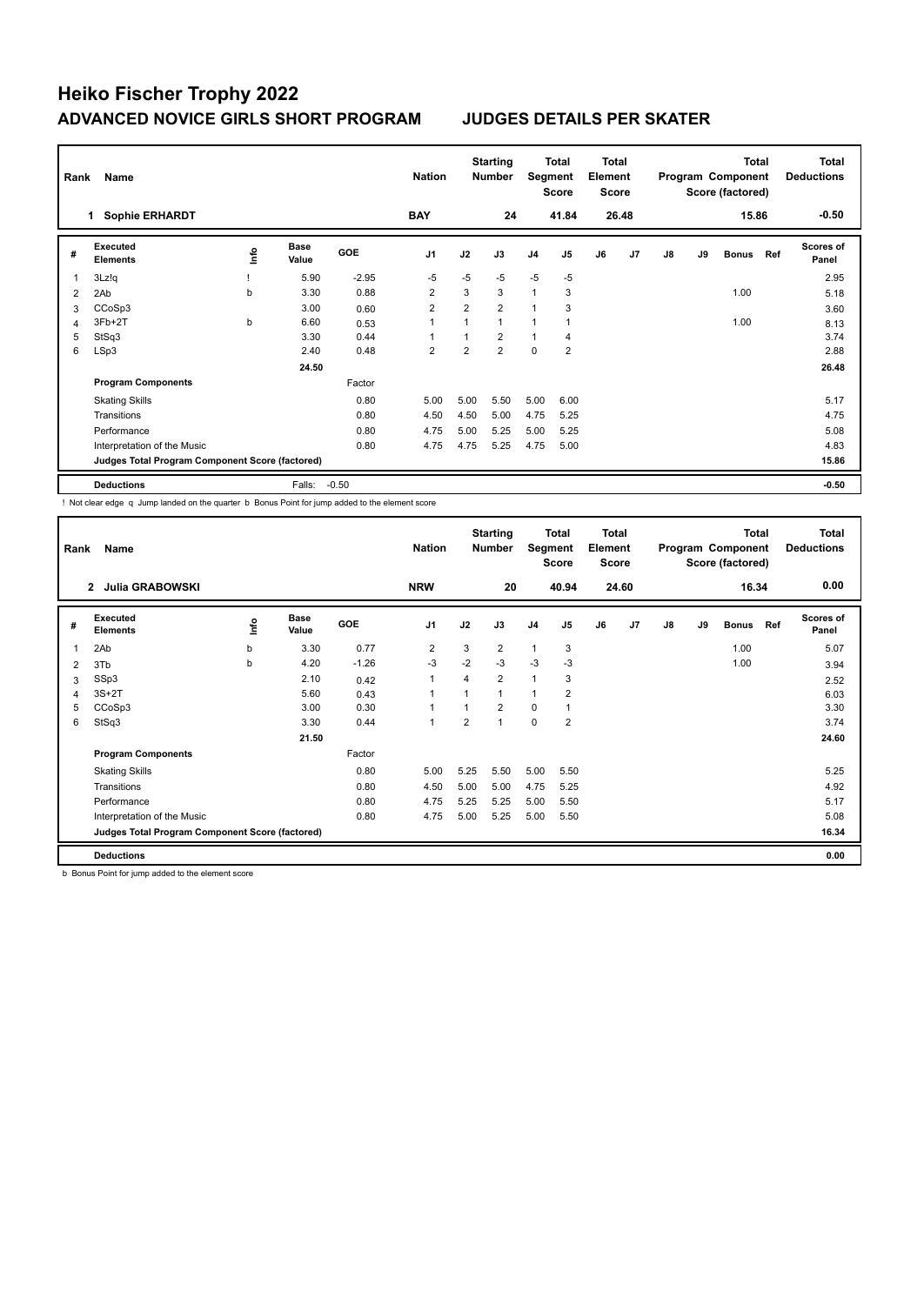| Rank | Name                                            |         |                      |            | <b>Nation</b>  |                | <b>Starting</b><br>Number | Segment        | Total<br><b>Score</b> | <b>Total</b><br>Element<br><b>Score</b> |                |    |    | <b>Total</b><br>Program Component<br>Score (factored) |     | <b>Total</b><br><b>Deductions</b> |
|------|-------------------------------------------------|---------|----------------------|------------|----------------|----------------|---------------------------|----------------|-----------------------|-----------------------------------------|----------------|----|----|-------------------------------------------------------|-----|-----------------------------------|
|      | <b>Hoshyio RAASCH</b><br>3                      |         |                      |            | B-W            |                | 19                        |                | 35.76                 |                                         | 20.48          |    |    | 15.28                                                 |     | 0.00                              |
| #    | Executed<br><b>Elements</b>                     | Info    | <b>Base</b><br>Value | <b>GOE</b> | J <sub>1</sub> | J2             | J3                        | J <sub>4</sub> | J <sub>5</sub>        | J6                                      | J <sub>7</sub> | J8 | J9 | <b>Bonus</b>                                          | Ref | Scores of<br>Panel                |
| 1    | 2Ab                                             | b       | 3.30                 | 0.33       | $\mathbf{1}$   | $\overline{2}$ | 1                         | $\mathbf 0$    | $\mathbf{1}$          |                                         |                |    |    | 1.00                                                  |     | 4.63                              |
| 2    | $3S<+2T$                                        | $\prec$ | 4.74                 | $-0.69$    | $-2$           | $-2$           | $-2$                      | $-2$           | $-2$                  |                                         |                |    |    |                                                       |     | 4.05                              |
| 3    | LSp3                                            |         | 2.40                 | 0.56       | $\overline{2}$ | $\overline{2}$ | 3                         | $\overline{2}$ | 3                     |                                         |                |    |    |                                                       |     | 2.96                              |
| 4    | StSq2                                           |         | 2.60                 | 0.26       | $\overline{1}$ | $\overline{2}$ | 1                         | $\mathbf 0$    | 1                     |                                         |                |    |    |                                                       |     | 2.86                              |
| 5    | 2Lz                                             |         | 2.10                 | 0.28       | $\overline{ }$ | $\overline{1}$ | 2                         | $\overline{1}$ | 2                     |                                         |                |    |    |                                                       |     | 2.38                              |
| 6    | CCoSp3                                          |         | 3.00                 | 0.60       | $\overline{2}$ | 3              | $\overline{2}$            | $\overline{1}$ | $\overline{2}$        |                                         |                |    |    |                                                       |     | 3.60                              |
|      |                                                 |         | 18.14                |            |                |                |                           |                |                       |                                         |                |    |    |                                                       |     | 20.48                             |
|      | <b>Program Components</b>                       |         |                      | Factor     |                |                |                           |                |                       |                                         |                |    |    |                                                       |     |                                   |
|      | <b>Skating Skills</b>                           |         |                      | 0.80       | 4.75           | 5.25           | 5.25                      | 4.50           | 4.75                  |                                         |                |    |    |                                                       |     | 4.92                              |
|      | Transitions                                     |         |                      | 0.80       | 4.50           | 4.50           | 4.75                      | 4.25           | 4.75                  |                                         |                |    |    |                                                       |     | 4.58                              |
|      | Performance                                     |         |                      | 0.80       | 4.75           | 5.00           | 5.00                      | 4.50           | 5.00                  |                                         |                |    |    |                                                       |     | 4.92                              |
|      | Interpretation of the Music                     |         |                      | 0.80       | 4.50           | 4.75           | 5.00                      | 4.50           | 4.75                  |                                         |                |    |    |                                                       |     | 4.67                              |
|      | Judges Total Program Component Score (factored) |         |                      |            |                |                |                           |                |                       |                                         |                |    |    |                                                       |     | 15.28                             |
|      | <b>Deductions</b>                               |         |                      |            |                |                |                           |                |                       |                                         |                |    |    |                                                       |     | 0.00                              |

< Under-rotated jump b Bonus Point for jump added to the element score

| Rank           | Name                                            |    |                      |         | <b>Nation</b>  |                | <b>Starting</b><br><b>Number</b> | Segment        | Total<br><b>Score</b> | Total<br>Element<br><b>Score</b> |                |               |    | <b>Total</b><br>Program Component<br>Score (factored) |     | <b>Total</b><br><b>Deductions</b> |
|----------------|-------------------------------------------------|----|----------------------|---------|----------------|----------------|----------------------------------|----------------|-----------------------|----------------------------------|----------------|---------------|----|-------------------------------------------------------|-----|-----------------------------------|
|                | 4 Louisa BRAND                                  |    |                      |         | B-W            |                | 12                               |                | 34.58                 |                                  | 20.32          |               |    | 14.26                                                 |     | 0.00                              |
| #              | Executed<br><b>Elements</b>                     | ۴ů | <b>Base</b><br>Value | GOE     | J <sub>1</sub> | J2             | J3                               | J <sub>4</sub> | J <sub>5</sub>        | J6                               | J <sub>7</sub> | $\mathsf{J}8$ | J9 | <b>Bonus</b>                                          | Ref | Scores of<br>Panel                |
| 1              | 2Ab                                             | b  | 3.30                 | $-0.99$ | -3             | $-3$           | $-3$                             | $-3$           | -3                    |                                  |                |               |    | 1.00                                                  |     | 3.31                              |
| $\overline{2}$ | $3Sb+2T$                                        | b  | 5.60                 | $-1.15$ | $-2$           | $-3$           | $-3$                             | $-2$           | $-3$                  |                                  |                |               |    | 1.00                                                  |     | 5.45                              |
| 3              | 2Lz                                             |    | 2.10                 | 0.21    | 1              | 1              | $\overline{2}$                   | $\mathbf{1}$   | 1                     |                                  |                |               |    |                                                       |     | 2.31                              |
| 4              | CCoSp3                                          |    | 3.00                 | 0.50    | $\overline{2}$ | 2              | $\overline{2}$                   | $\mathbf 0$    | 1                     |                                  |                |               |    |                                                       |     | 3.50                              |
| 5              | StSq2                                           |    | 2.60                 | 0.35    | $\overline{2}$ | 2              | $\overline{1}$                   | $\mathbf 0$    | $\overline{1}$        |                                  |                |               |    |                                                       |     | 2.95                              |
| 6              | LSp3                                            |    | 2.40                 | 0.40    | $\overline{1}$ | $\overline{2}$ | $\overline{2}$                   | 1              | $\overline{2}$        |                                  |                |               |    |                                                       |     | 2.80                              |
|                |                                                 |    | 19.00                |         |                |                |                                  |                |                       |                                  |                |               |    |                                                       |     | 20.32                             |
|                | <b>Program Components</b>                       |    |                      | Factor  |                |                |                                  |                |                       |                                  |                |               |    |                                                       |     |                                   |
|                | <b>Skating Skills</b>                           |    |                      | 0.80    | 4.50           | 4.25           | 4.75                             | 4.50           | 4.75                  |                                  |                |               |    |                                                       |     | 4.58                              |
|                | Transitions                                     |    |                      | 0.80    | 4.25           | 4.50           | 4.25                             | 4.50           | 4.50                  |                                  |                |               |    |                                                       |     | 4.42                              |
|                | Performance                                     |    |                      | 0.80    | 4.50           | 4.25           | 4.50                             | 4.25           | 4.00                  |                                  |                |               |    |                                                       |     | 4.33                              |
|                | Interpretation of the Music                     |    |                      | 0.80    | 4.50           | 4.50           | 4.50                             | 4.25           | 4.50                  |                                  |                |               |    |                                                       |     | 4.50                              |
|                | Judges Total Program Component Score (factored) |    |                      |         |                |                |                                  |                |                       |                                  |                |               |    |                                                       |     | 14.26                             |
|                | <b>Deductions</b>                               |    |                      |         |                |                |                                  |                |                       |                                  |                |               |    |                                                       |     | 0.00                              |

b Bonus Point for jump added to the element score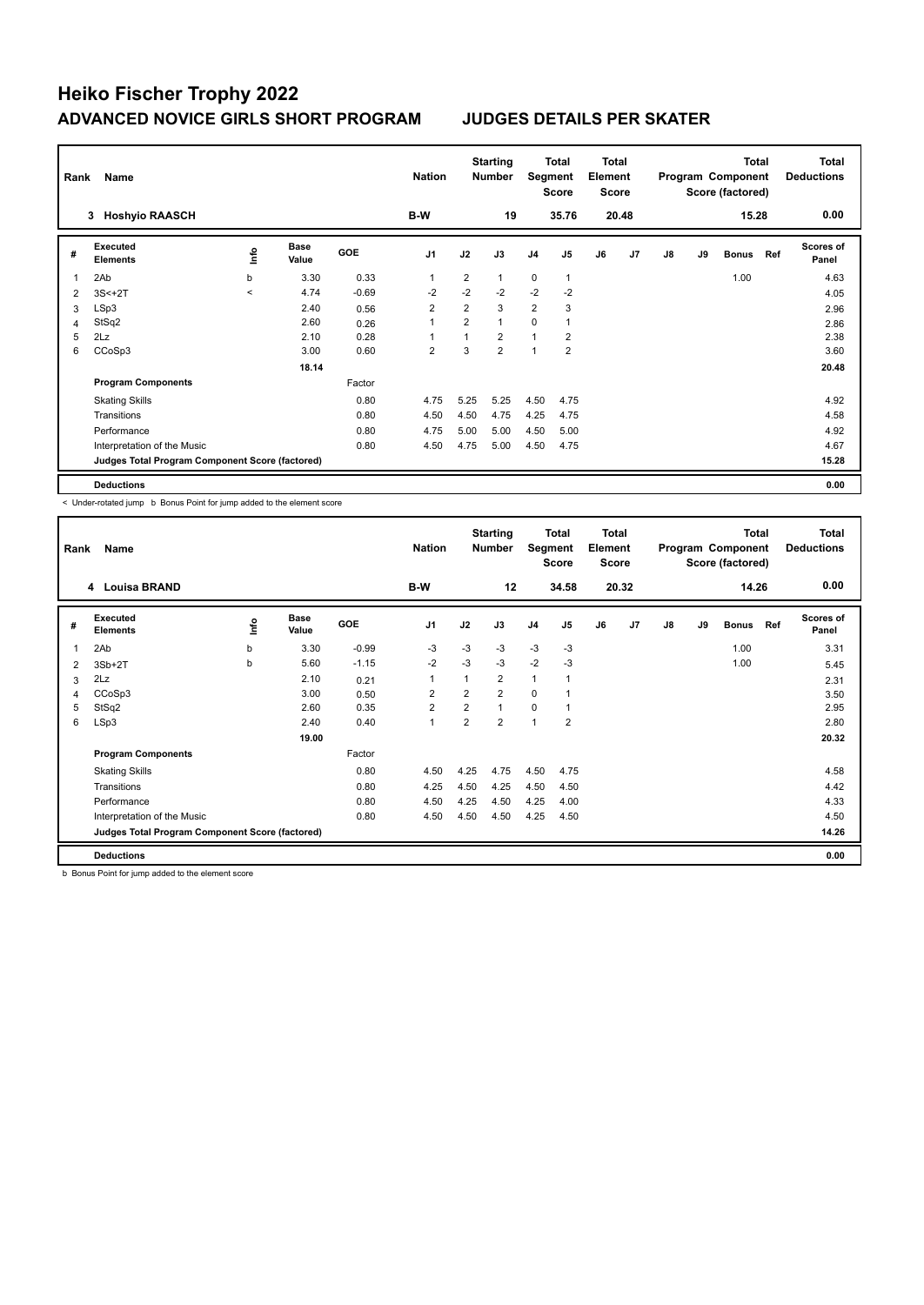| Rank           | Name                                            |             |                      |            | <b>Nation</b>  |                | <b>Starting</b><br><b>Number</b> | Segment        | <b>Total</b><br><b>Score</b> | <b>Total</b><br>Element<br><b>Score</b> |       |    |    | <b>Total</b><br>Program Component<br>Score (factored) |     | Total<br><b>Deductions</b> |
|----------------|-------------------------------------------------|-------------|----------------------|------------|----------------|----------------|----------------------------------|----------------|------------------------------|-----------------------------------------|-------|----|----|-------------------------------------------------------|-----|----------------------------|
|                | Sasha TANDOGAN<br>5.                            |             |                      |            | B-W            |                | 9                                |                | 33.22                        |                                         | 19.46 |    |    | 14.26                                                 |     | $-0.50$                    |
| #              | Executed<br><b>Elements</b>                     | <u>info</u> | <b>Base</b><br>Value | <b>GOE</b> | J <sub>1</sub> | J2             | J3                               | J <sub>4</sub> | J5                           | J6                                      | J7    | J8 | J9 | <b>Bonus</b>                                          | Ref | <b>Scores of</b><br>Panel  |
| $\overline{1}$ | 3Lz                                             |             | 5.90                 | $-2.95$    | $-5$           | $-5$           | $-5$                             | $-5$           | $-5$                         |                                         |       |    |    |                                                       |     | 2.95                       |
| 2              | 2Ab                                             | b           | 3.30                 | $-0.11$    | 0              | 0              | $-1$                             | 0              | $-1$                         |                                         |       |    |    | 1.00                                                  |     | 4.19                       |
| 3              | CCoSp3                                          |             | 3.00                 | 0.50       | 1              | $\overline{2}$ | $\overline{2}$                   | $\mathbf{1}$   | $\overline{2}$               |                                         |       |    |    |                                                       |     | 3.50                       |
| $\overline{4}$ | StSq2                                           |             | 2.60                 | 0.17       | 1              |                | 0                                | 0              |                              |                                         |       |    |    |                                                       |     | 2.77                       |
| 5              | $2Lz+2T$                                        |             | 3.40                 | $-0.07$    | 0              | $-1$           | $-1$                             | $\mathbf 0$    | $\mathbf 0$                  |                                         |       |    |    |                                                       |     | 3.33                       |
| 6              | LSp3                                            |             | 2.40                 | 0.32       | 2              |                | $\mathbf{1}$                     | 1              | 3                            |                                         |       |    |    |                                                       |     | 2.72                       |
|                |                                                 |             | 20.60                |            |                |                |                                  |                |                              |                                         |       |    |    |                                                       |     | 19.46                      |
|                | <b>Program Components</b>                       |             |                      | Factor     |                |                |                                  |                |                              |                                         |       |    |    |                                                       |     |                            |
|                | <b>Skating Skills</b>                           |             |                      | 0.80       | 4.50           | 4.50           | 4.75                             | 4.50           | 5.00                         |                                         |       |    |    |                                                       |     | 4.58                       |
|                | Transitions                                     |             |                      | 0.80       | 4.00           | 4.25           | 4.25                             | 4.50           | 5.00                         |                                         |       |    |    |                                                       |     | 4.33                       |
|                | Performance                                     |             |                      | 0.80       | 4.25           | 4.25           | 4.50                             | 4.50           | 5.00                         |                                         |       |    |    |                                                       |     | 4.42                       |
|                | Interpretation of the Music                     |             |                      | 0.80       | 4.50           | 4.50           | 4.50                             | 4.25           | 5.25                         |                                         |       |    |    |                                                       |     | 4.50                       |
|                | Judges Total Program Component Score (factored) |             |                      |            |                |                |                                  |                |                              |                                         |       |    |    |                                                       |     | 14.26                      |
|                | <b>Deductions</b>                               |             | Falls:               | $-0.50$    |                |                |                                  |                |                              |                                         |       |    |    |                                                       |     | $-0.50$                    |

b Bonus Point for jump added to the element score

| Rank | Name                                            |         |                      |         | <b>Nation</b>  |      | <b>Starting</b><br><b>Number</b> | Segment        | Total<br><b>Score</b> | Total<br>Element<br><b>Score</b> |                |    |    | <b>Total</b><br>Program Component<br>Score (factored) |     | Total<br><b>Deductions</b> |
|------|-------------------------------------------------|---------|----------------------|---------|----------------|------|----------------------------------|----------------|-----------------------|----------------------------------|----------------|----|----|-------------------------------------------------------|-----|----------------------------|
|      | <b>Sarah PESCH</b><br>6                         |         |                      |         | <b>BAY</b>     |      | 15                               |                | 32.87                 |                                  | 18.45          |    |    | 14.92                                                 |     | $-0.50$                    |
| #    | Executed<br><b>Elements</b>                     | lnfo    | <b>Base</b><br>Value | GOE     | J <sub>1</sub> | J2   | J3                               | J <sub>4</sub> | J <sub>5</sub>        | J6                               | J <sub>7</sub> | J8 | J9 | <b>Bonus</b>                                          | Ref | <b>Scores of</b><br>Panel  |
| 1    | 2A<                                             | $\,<\,$ | 2.64                 | $-1.32$ | $-5$           | $-5$ | $-5$                             | $-5$           | -5                    |                                  |                |    |    |                                                       |     | 1.32                       |
| 2    | 3Sqb+2T                                         | b       | 5.60                 | $-0.72$ | 0              | $-2$ | $-1$                             | $-2$           | $-2$                  |                                  |                |    |    | 1.00                                                  |     | 5.88                       |
| 3    | LSp3                                            |         | 2.40                 | 0.16    | $\overline{1}$ | 1    | $\overline{2}$                   | $\mathbf 0$    | 0                     |                                  |                |    |    |                                                       |     | 2.56                       |
| 4    | 2F                                              |         | 1.80                 | 0.36    | $\overline{2}$ | 2    | $\overline{2}$                   | $\mathbf 0$    | $\overline{2}$        |                                  |                |    |    |                                                       |     | 2.16                       |
| 5    | CCoSp3                                          |         | 3.00                 | 0.50    | $\overline{2}$ | 2    | 1                                | 0              | $\overline{2}$        |                                  |                |    |    |                                                       |     | 3.50                       |
| 6    | StSq2                                           |         | 2.60                 | 0.43    | $\overline{2}$ | 2    |                                  | $\mathbf 0$    | $\overline{2}$        |                                  |                |    |    |                                                       |     | 3.03                       |
|      |                                                 |         | 18.04                |         |                |      |                                  |                |                       |                                  |                |    |    |                                                       |     | 18.45                      |
|      | <b>Program Components</b>                       |         |                      | Factor  |                |      |                                  |                |                       |                                  |                |    |    |                                                       |     |                            |
|      | <b>Skating Skills</b>                           |         |                      | 0.80    | 4.75           | 4.75 | 5.00                             | 4.50           | 5.00                  |                                  |                |    |    |                                                       |     | 4.83                       |
|      | Transitions                                     |         |                      | 0.80    | 4.50           | 4.50 | 4.75                             | 4.50           | 5.00                  |                                  |                |    |    |                                                       |     | 4.58                       |
|      | Performance                                     |         |                      | 0.80    | 4.50           | 4.50 | 4.75                             | 4.50           | 5.00                  |                                  |                |    |    |                                                       |     | 4.58                       |
|      | Interpretation of the Music                     |         |                      | 0.80    | 4.50           | 4.75 | 5.00                             | 4.25           | 4.75                  |                                  |                |    |    |                                                       |     | 4.67                       |
|      | Judges Total Program Component Score (factored) |         |                      |         |                |      |                                  |                |                       |                                  |                |    |    |                                                       |     | 14.92                      |
|      | <b>Deductions</b>                               |         | Falls:               | $-0.50$ |                |      |                                  |                |                       |                                  |                |    |    |                                                       |     | $-0.50$                    |

< Under-rotated jump q Jump landed on the quarter b Bonus Point for jump added to the element score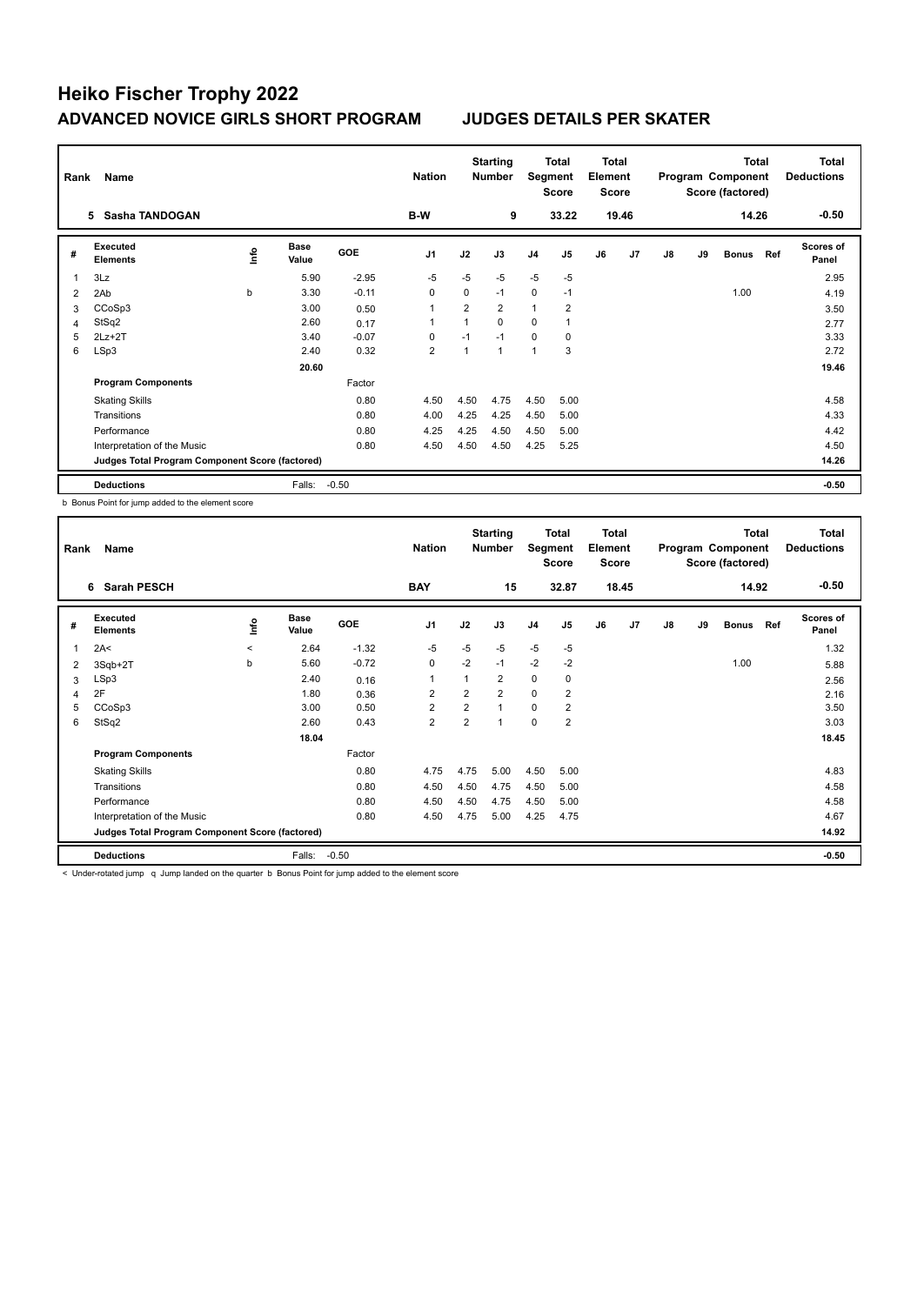| Rank           | Name                                            |      |               |            | <b>Nation</b>  |                | <b>Starting</b><br><b>Number</b> | Segment        | Total<br><b>Score</b> | <b>Total</b><br>Element<br><b>Score</b> |                |    |    | <b>Total</b><br>Program Component<br>Score (factored) |     | <b>Total</b><br><b>Deductions</b> |
|----------------|-------------------------------------------------|------|---------------|------------|----------------|----------------|----------------------------------|----------------|-----------------------|-----------------------------------------|----------------|----|----|-------------------------------------------------------|-----|-----------------------------------|
|                | <b>Rebecca BREEST</b><br>7                      |      |               |            | <b>SAS</b>     |                | 13                               |                | 32.35                 |                                         | 18.95          |    |    | 13.40                                                 |     | 0.00                              |
| #              | Executed<br><b>Elements</b>                     | ١nto | Base<br>Value | <b>GOE</b> | J <sub>1</sub> | J2             | J3                               | J <sub>4</sub> | J <sub>5</sub>        | J6                                      | J <sub>7</sub> | J8 | J9 | <b>Bonus</b>                                          | Ref | <b>Scores of</b><br>Panel         |
| 1              | 3Sqb                                            | b    | 4.30          | $-0.72$    | $-1$           | $-1$           | $-2$                             | $-2$           | $-2$                  |                                         |                |    |    | 1.00                                                  |     | 4.58                              |
| 2              | 2Ab                                             | b    | 3.30          | 0.33       | $\overline{1}$ | 1              | 1                                | 0              | $\overline{2}$        |                                         |                |    |    | 1.00                                                  |     | 4.63                              |
| 3              | LSp3                                            |      | 2.40          | 0.48       | $\overline{2}$ | 2              | $\overline{2}$                   | $\overline{2}$ | 3                     |                                         |                |    |    |                                                       |     | 2.88                              |
| $\overline{4}$ | StSq2                                           |      | 2.60          | $-0.09$    |                | $-1$           | $-1$                             | 0              | 0                     |                                         |                |    |    |                                                       |     | 2.51                              |
| 5              | 2Lz+COMBO                                       |      | 2.10          | $-1.05$    | $-5$           | $-5$           | $-5$                             | $-5$           | -5                    |                                         |                |    |    |                                                       |     | 1.05                              |
| 6              | CCoSp3                                          |      | 3.00          | 0.30       | $\mathbf{1}$   | $\overline{2}$ | 1                                | $\mathbf 0$    | $\mathbf{1}$          |                                         |                |    |    |                                                       |     | 3.30                              |
|                |                                                 |      | 17.70         |            |                |                |                                  |                |                       |                                         |                |    |    |                                                       |     | 18.95                             |
|                | <b>Program Components</b>                       |      |               | Factor     |                |                |                                  |                |                       |                                         |                |    |    |                                                       |     |                                   |
|                | <b>Skating Skills</b>                           |      |               | 0.80       | 4.25           | 4.50           | 4.25                             | 4.25           | 4.25                  |                                         |                |    |    |                                                       |     | 4.25                              |
|                | Transitions                                     |      |               | 0.80       | 4.00           | 3.75           | 4.00                             | 4.25           | 4.25                  |                                         |                |    |    |                                                       |     | 4.08                              |
|                | Performance                                     |      |               | 0.80       | 4.25           | 4.00           | 4.00                             | 4.25           | 4.50                  |                                         |                |    |    |                                                       |     | 4.17                              |
|                | Interpretation of the Music                     |      |               | 0.80       | 4.25           | 4.25           | 4.00                             | 4.25           | 4.50                  |                                         |                |    |    |                                                       |     | 4.25                              |
|                | Judges Total Program Component Score (factored) |      |               |            |                |                |                                  |                |                       |                                         |                |    |    |                                                       |     | 13.40                             |
|                | <b>Deductions</b>                               |      |               |            |                |                |                                  |                |                       |                                         |                |    |    |                                                       |     | 0.00                              |

q Jump landed on the quarter b Bonus Point for jump added to the element score

| Rank           | Name                                            |         |                      |         | <b>Nation</b>  |          | <b>Starting</b><br><b>Number</b> | Segment        | Total<br><b>Score</b> | <b>Total</b><br>Element<br><b>Score</b> |       |               |    | <b>Total</b><br>Program Component<br>Score (factored) | <b>Total</b><br><b>Deductions</b> |
|----------------|-------------------------------------------------|---------|----------------------|---------|----------------|----------|----------------------------------|----------------|-----------------------|-----------------------------------------|-------|---------------|----|-------------------------------------------------------|-----------------------------------|
|                | Sophia EDLER<br>8                               |         |                      |         | B-W            |          | 1                                |                | 30.24                 |                                         | 16.09 |               |    | 14.15                                                 | 0.00                              |
| #              | Executed<br><b>Elements</b>                     | ١nf٥    | <b>Base</b><br>Value | GOE     | J <sub>1</sub> | J2       | J3                               | J <sub>4</sub> | J <sub>5</sub>        | J6                                      | J7    | $\mathsf{J}8$ | J9 | Ref                                                   | Scores of<br>Panel                |
| $\overline{1}$ | 2A<                                             | $\prec$ | 2.64                 | $-0.62$ | $-3$           | $-2$     | $-3$                             | $-2$           | $-1$                  |                                         |       |               |    |                                                       | 2.02                              |
| 2              | LSp3                                            |         | 2.40                 | 0.08    | $\mathbf{1}$   | $-1$     | 0                                | 0              | $\mathbf{1}$          |                                         |       |               |    |                                                       | 2.48                              |
| 3              | $2Lz+2T$                                        |         | 3.40                 | 0.14    |                | $\Omega$ | $\Omega$                         | $\mathbf{1}$   | $\overline{2}$        |                                         |       |               |    |                                                       | 3.54                              |
| 4              | StSq2                                           |         | 2.60                 | 0.17    | -1             |          | $\Omega$                         | $\Omega$       | $\overline{2}$        |                                         |       |               |    |                                                       | 2.77                              |
| 5              | 2F                                              |         | 1.80                 | 0.18    | 1              |          | $\mathbf{1}$                     | $\mathbf{1}$   | $\overline{2}$        |                                         |       |               |    |                                                       | 1.98                              |
| 6              | CCoSp3                                          |         | 3.00                 | 0.30    | 1              |          | $\mathbf{1}$                     | $\mathbf 0$    | 1                     |                                         |       |               |    |                                                       | 3.30                              |
|                |                                                 |         | 15.84                |         |                |          |                                  |                |                       |                                         |       |               |    |                                                       | 16.09                             |
|                | <b>Program Components</b>                       |         |                      | Factor  |                |          |                                  |                |                       |                                         |       |               |    |                                                       |                                   |
|                | <b>Skating Skills</b>                           |         |                      | 0.80    | 4.50           | 4.50     | 4.50                             | 4.50           | 5.00                  |                                         |       |               |    |                                                       | 4.50                              |
|                | Transitions                                     |         |                      | 0.80    | 4.00           | 4.50     | 4.25                             | 4.25           | 4.75                  |                                         |       |               |    |                                                       | 4.33                              |
|                | Performance                                     |         |                      | 0.80    | 4.25           | 4.00     | 4.50                             | 4.50           | 5.25                  |                                         |       |               |    |                                                       | 4.42                              |
|                | Interpretation of the Music                     |         |                      | 0.80    | 4.25           | 4.00     | $\sim$                           | 4.50           | 5.00                  |                                         |       |               |    |                                                       | 4.44                              |
|                | Judges Total Program Component Score (factored) |         |                      |         |                |          |                                  |                |                       |                                         |       |               |    |                                                       | 14.15                             |
|                | <b>Deductions</b>                               |         |                      |         |                |          |                                  |                |                       |                                         |       |               |    |                                                       | 0.00                              |

< Under-rotated jump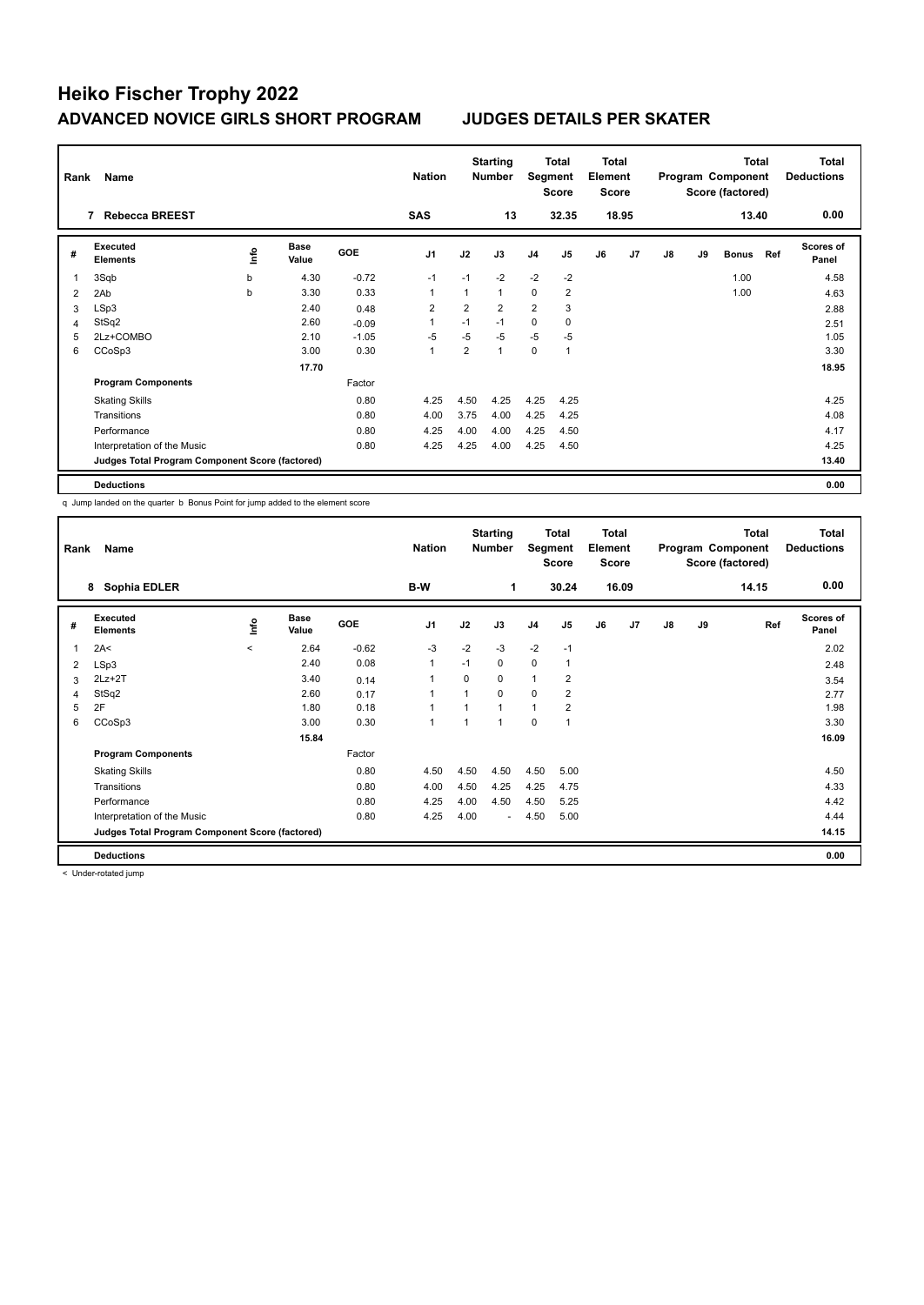| Rank           | Name                                            |      |                      |            | <b>Nation</b>  |                | <b>Starting</b><br><b>Number</b> | Segment        | Total<br><b>Score</b> | <b>Total</b><br>Element<br><b>Score</b> |       |    |    | <b>Total</b><br>Program Component<br>Score (factored) |     | Total<br><b>Deductions</b> |
|----------------|-------------------------------------------------|------|----------------------|------------|----------------|----------------|----------------------------------|----------------|-----------------------|-----------------------------------------|-------|----|----|-------------------------------------------------------|-----|----------------------------|
|                | Katharina VIALICHKA<br>9                        |      |                      |            | <b>NRW</b>     |                | 31                               |                | 30.20                 |                                         | 16.32 |    |    | 14.38                                                 |     | $-0.50$                    |
| #              | Executed<br><b>Elements</b>                     | ١nfo | <b>Base</b><br>Value | <b>GOE</b> | J <sub>1</sub> | J2             | J3                               | J <sub>4</sub> | J <sub>5</sub>        | J6                                      | J7    | J8 | J9 | <b>Bonus</b>                                          | Ref | <b>Scores of</b><br>Panel  |
| 1              | 2Ab                                             | b    | 3.30                 | 0.55       | 2              | $\overline{2}$ | $\overline{2}$                   | $\mathbf{1}$   | $\mathbf{1}$          |                                         |       |    |    | 1.00                                                  |     | 4.85                       |
| $\overline{2}$ | 3S<<                                            | <<   | 1.30                 | $-0.65$    | $-5$           | $-5$           | $-5$                             | $-5$           | $-5$                  |                                         |       |    |    |                                                       |     | 0.65                       |
| 3              | SSp3                                            |      | 2.10                 | 0.28       | $\overline{2}$ | $\overline{2}$ | $\mathbf{1}$                     | 1              |                       |                                         |       |    |    |                                                       |     | 2.38                       |
| 4              | 2Lze+2T                                         | e    | 2.98                 | $-0.39$    | $-1$           | $-3$           | $-3$                             | $-2$           | $-2$                  |                                         |       |    |    |                                                       |     | 2.59                       |
| 5              | StSq2                                           |      | 2.60                 | 0.35       | $\overline{2}$ | $\overline{2}$ | $\mathbf{1}$                     | 1              |                       |                                         |       |    |    |                                                       |     | 2.95                       |
| 6              | CCoSp3                                          |      | 3.00                 | $-0.10$    | $-1$           | 0              | $-1$                             | 0              | 0                     |                                         |       |    |    |                                                       |     | 2.90                       |
|                |                                                 |      | 15.28                |            |                |                |                                  |                |                       |                                         |       |    |    |                                                       |     | 16.32                      |
|                | <b>Program Components</b>                       |      |                      | Factor     |                |                |                                  |                |                       |                                         |       |    |    |                                                       |     |                            |
|                | <b>Skating Skills</b>                           |      |                      | 0.80       | 4.50           | 4.75           | 4.75                             | 4.50           | 4.25                  |                                         |       |    |    |                                                       |     | 4.58                       |
|                | Transitions                                     |      |                      | 0.80       | 4.25           | 4.75           | 4.50                             | 4.25           | 4.25                  |                                         |       |    |    |                                                       |     | 4.33                       |
|                | Performance                                     |      |                      | 0.80       | 4.50           | 4.75           | 4.50                             | 4.50           | 4.25                  |                                         |       |    |    |                                                       |     | 4.50                       |
|                | Interpretation of the Music                     |      |                      | 0.80       | 4.50           | 5.00           | 4.75                             | 4.50           | 4.00                  |                                         |       |    |    |                                                       |     | 4.58                       |
|                | Judges Total Program Component Score (factored) |      |                      |            |                |                |                                  |                |                       |                                         |       |    |    |                                                       |     | 14.38                      |
|                | <b>Deductions</b>                               |      | Falls:               | $-0.50$    |                |                |                                  |                |                       |                                         |       |    |    |                                                       |     | $-0.50$                    |

<< Downgraded jump e Wrong edge b Bonus Point for jump added to the element score

| Rank | Name                                            |      |                      |         | <b>Nation</b>  |      | <b>Starting</b><br><b>Number</b> | Segment        | Total<br><b>Score</b> | <b>Total</b><br>Element<br><b>Score</b> |                |               |    | <b>Total</b><br>Program Component<br>Score (factored) |     | <b>Total</b><br><b>Deductions</b> |
|------|-------------------------------------------------|------|----------------------|---------|----------------|------|----------------------------------|----------------|-----------------------|-----------------------------------------|----------------|---------------|----|-------------------------------------------------------|-----|-----------------------------------|
| 10   | <b>Valentina AREVALO-STERNHUBER</b>             |      |                      |         | B-W            |      | 16                               |                | 29.70                 |                                         | 16.56          |               |    | 13.14                                                 |     | 0.00                              |
| #    | Executed<br><b>Elements</b>                     | lnfo | <b>Base</b><br>Value | GOE     | J <sub>1</sub> | J2   | J3                               | J <sub>4</sub> | J <sub>5</sub>        | J6                                      | J <sub>7</sub> | $\mathsf{J}8$ | J9 | <b>Bonus</b>                                          | Ref | <b>Scores of</b><br>Panel         |
| 1    | 2Aqb                                            | b    | 3.30                 | $-0.66$ | $-2$           | $-2$ | $-2$                             | $-2$           | $-3$                  |                                         |                |               |    | 1.00                                                  |     | 3.64                              |
| 2    | SSp3                                            |      | 2.10                 | 0.21    | 1              | 1    | $\mathbf{1}$                     | 0              | $\mathbf{1}$          |                                         |                |               |    |                                                       |     | 2.31                              |
| 3    | 2T                                              |      | 1.30                 | $-0.35$ | $-2$           | $-3$ | $-3$                             | $-2$           | $-4$                  |                                         |                |               |    |                                                       |     | 0.95                              |
| 4    | StSq2                                           |      | 2.60                 | 0.17    | $\overline{1}$ |      | $\Omega$                         | 0              | $\overline{1}$        |                                         |                |               |    |                                                       |     | 2.77                              |
| 5    | $2Lz + 2Lo$                                     |      | 3.80                 | $-0.21$ | $-1$           | $-1$ | $-1$                             | $-1$           | 0                     |                                         |                |               |    |                                                       |     | 3.59                              |
| 6    | CCoSp3                                          |      | 3.00                 | 0.30    | $\overline{1}$ |      | $\mathbf{1}$                     | $\mathbf 0$    | $\overline{2}$        |                                         |                |               |    |                                                       |     | 3.30                              |
|      |                                                 |      | 16.10                |         |                |      |                                  |                |                       |                                         |                |               |    |                                                       |     | 16.56                             |
|      | <b>Program Components</b>                       |      |                      | Factor  |                |      |                                  |                |                       |                                         |                |               |    |                                                       |     |                                   |
|      | <b>Skating Skills</b>                           |      |                      | 0.80    | 4.00           | 4.25 | 4.25                             | 4.00           | 4.25                  |                                         |                |               |    |                                                       |     | 4.17                              |
|      | Transitions                                     |      |                      | 0.80    | 4.00           | 4.00 | 4.00                             | 4.00           | 4.50                  |                                         |                |               |    |                                                       |     | 4.00                              |
|      | Performance                                     |      |                      | 0.80    | 4.00           | 4.50 | 4.25                             | 4.00           | 4.50                  |                                         |                |               |    |                                                       |     | 4.25                              |
|      | Interpretation of the Music                     |      |                      | 0.80    | 4.00           | 4.00 | 4.00                             | 3.75           | 4.50                  |                                         |                |               |    |                                                       |     | 4.00                              |
|      | Judges Total Program Component Score (factored) |      |                      |         |                |      |                                  |                |                       |                                         |                |               |    |                                                       |     | 13.14                             |
|      | <b>Deductions</b>                               |      |                      |         |                |      |                                  |                |                       |                                         |                |               |    |                                                       |     | 0.00                              |

q Jump landed on the quarter b Bonus Point for jump added to the element score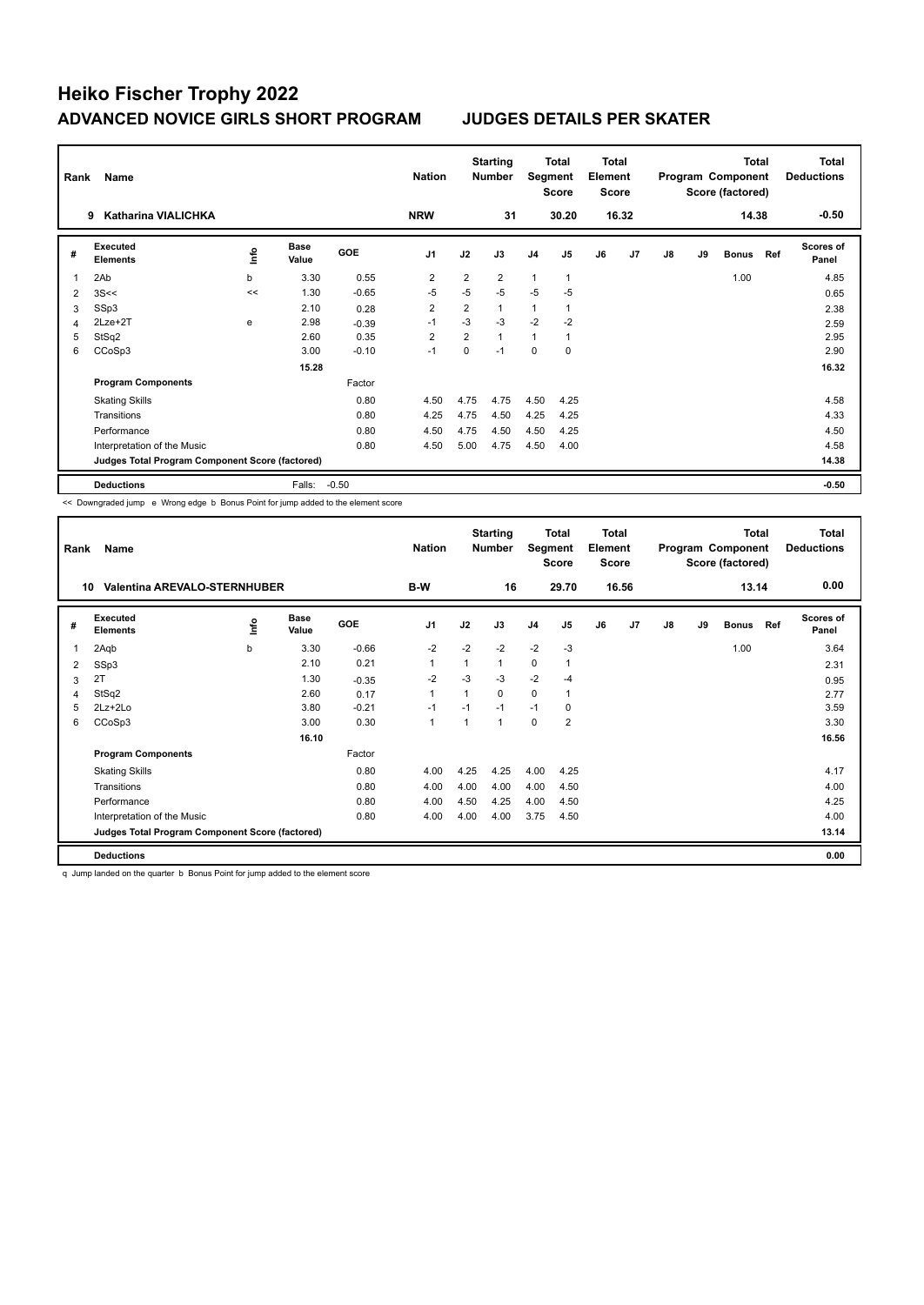| Rank | Name                                            |      |                      |            | <b>Nation</b>  |      | <b>Starting</b><br><b>Number</b> | Segment        | Total<br><b>Score</b> | Total<br>Element<br><b>Score</b> |                |    |    | <b>Total</b><br>Program Component<br>Score (factored) |     | <b>Total</b><br><b>Deductions</b> |
|------|-------------------------------------------------|------|----------------------|------------|----------------|------|----------------------------------|----------------|-----------------------|----------------------------------|----------------|----|----|-------------------------------------------------------|-----|-----------------------------------|
|      | <b>Julie CONSIGNY</b><br>11                     |      |                      |            | B-W            |      | 6                                |                | 29.49                 |                                  | 16.29          |    |    | 13.20                                                 |     | 0.00                              |
| #    | Executed<br><b>Elements</b>                     | Info | <b>Base</b><br>Value | <b>GOE</b> | J <sub>1</sub> | J2   | J3                               | J <sub>4</sub> | J <sub>5</sub>        | J6                               | J <sub>7</sub> | J8 | J9 | <b>Bonus</b>                                          | Ref | <b>Scores of</b><br>Panel         |
| -1   | $2F+2T$                                         |      | 3.10                 | $-0.18$    | $-1$           | $-1$ | $-2$                             | $-1$           | $\mathbf 0$           |                                  |                |    |    |                                                       |     | 2.92                              |
| 2    | 2Ab                                             | b    | 3.30                 | $-0.99$    | -3             | $-3$ | $-3$                             | $-3$           | -3                    |                                  |                |    |    | 1.00                                                  |     | 3.31                              |
| 3    | SSp3                                            |      | 2.10                 | 0.21       | $\overline{1}$ | 1    | 1                                | $\mathbf 0$    | $\mathbf{1}$          |                                  |                |    |    |                                                       |     | 2.31                              |
| 4    | 2Lz                                             |      | 2.10                 | $-0.21$    | $-1$           | $-1$ | $-1$                             | $\mathbf 0$    | $-1$                  |                                  |                |    |    |                                                       |     | 1.89                              |
| 5    | CCoSp3                                          |      | 3.00                 | 0.00       | 0              | $-1$ | $\Omega$                         | $\mathbf 0$    | 1                     |                                  |                |    |    |                                                       |     | 3.00                              |
| 6    | StSq2                                           |      | 2.60                 | 0.26       | $\overline{1}$ | 1    | 1                                | $\mathbf 0$    | 1                     |                                  |                |    |    |                                                       |     | 2.86                              |
|      |                                                 |      | 16.20                |            |                |      |                                  |                |                       |                                  |                |    |    |                                                       |     | 16.29                             |
|      | <b>Program Components</b>                       |      |                      | Factor     |                |      |                                  |                |                       |                                  |                |    |    |                                                       |     |                                   |
|      | <b>Skating Skills</b>                           |      |                      | 0.80       | 4.25           | 4.25 | 4.25                             | 4.25           | 4.00                  |                                  |                |    |    |                                                       |     | 4.25                              |
|      | Transitions                                     |      |                      | 0.80       | 4.00           | 3.75 | 3.75                             | 4.00           | 4.00                  |                                  |                |    |    |                                                       |     | 3.92                              |
|      | Performance                                     |      |                      | 0.80       | 4.25           | 4.25 | 4.00                             | 4.25           | 4.25                  |                                  |                |    |    |                                                       |     | 4.25                              |
|      | Interpretation of the Music                     |      |                      | 0.80       | 4.25           | 3.75 | 4.00                             | 4.00           | 4.25                  |                                  |                |    |    |                                                       |     | 4.08                              |
|      | Judges Total Program Component Score (factored) |      |                      |            |                |      |                                  |                |                       |                                  |                |    |    |                                                       |     | 13.20                             |
|      | <b>Deductions</b>                               |      |                      |            |                |      |                                  |                |                       |                                  |                |    |    |                                                       |     | 0.00                              |

b Bonus Point for jump added to the element score

| Rank           | Name                                            |      |                      |         | <b>Nation</b>  |                | <b>Starting</b><br><b>Number</b> | Segment        | Total<br><b>Score</b> | Total<br>Element<br><b>Score</b> |                |               |    | <b>Total</b><br>Program Component<br>Score (factored) | Total<br><b>Deductions</b> |
|----------------|-------------------------------------------------|------|----------------------|---------|----------------|----------------|----------------------------------|----------------|-----------------------|----------------------------------|----------------|---------------|----|-------------------------------------------------------|----------------------------|
|                | <b>Hannah KEIß</b><br>12                        |      |                      |         | <b>BAY</b>     |                | 26                               |                | 29.04                 |                                  | 13.54          |               |    | 16.00                                                 | $-0.50$                    |
| #              | Executed<br><b>Elements</b>                     | ١nf٥ | <b>Base</b><br>Value | GOE     | J <sub>1</sub> | J2             | J3                               | J <sub>4</sub> | J <sub>5</sub>        | J6                               | J <sub>7</sub> | $\mathsf{J}8$ | J9 | Ref                                                   | <b>Scores of</b><br>Panel  |
| $\overline{1}$ | $2Lo+2T$                                        |      | 3.00                 | 0.11    | $\mathbf{1}$   | 1              | 0                                | $\mathbf 0$    | $\mathbf{1}$          |                                  |                |               |    |                                                       | 3.11                       |
| 2              | 2A<<                                            | <<   | 1.10                 | $-0.55$ | $-5$           | $-5$           | $-5$                             | $-5$           | $-5$                  |                                  |                |               |    |                                                       | 0.55                       |
| 3              | StSq2                                           |      | 2.60                 | 0.52    | $\overline{2}$ | $\overline{2}$ | $\overline{2}$                   | $\overline{1}$ | $\overline{4}$        |                                  |                |               |    |                                                       | 3.12                       |
| 4              | CCoSp2                                          |      | 2.50                 | 0.25    | $\overline{1}$ | $\overline{ }$ | 1                                | 0              | $\overline{2}$        |                                  |                |               |    |                                                       | 2.75                       |
| 5              | 2F                                              |      | 1.80                 | 0.18    |                |                |                                  | $\Omega$       | $\overline{2}$        |                                  |                |               |    |                                                       | 1.98                       |
| 6              | LSp2                                            |      | 1.90                 | 0.13    | 0              | 1              |                                  | $\mathbf 0$    | $\overline{2}$        |                                  |                |               |    |                                                       | 2.03                       |
|                |                                                 |      | 12.90                |         |                |                |                                  |                |                       |                                  |                |               |    |                                                       | 13.54                      |
|                | <b>Program Components</b>                       |      |                      | Factor  |                |                |                                  |                |                       |                                  |                |               |    |                                                       |                            |
|                | <b>Skating Skills</b>                           |      |                      | 0.80    | 4.75           | 5.25           | 5.25                             | 4.75           | 5.50                  |                                  |                |               |    |                                                       | 5.08                       |
|                | Transitions                                     |      |                      | 0.80    | 4.75           | 5.00           | 5.00                             | 4.75           | 5.50                  |                                  |                |               |    |                                                       | 4.92                       |
|                | Performance                                     |      |                      | 0.80    | 4.75           | 5.00           | 5.25                             | 5.00           | 5.25                  |                                  |                |               |    |                                                       | 5.08                       |
|                | Interpretation of the Music                     |      |                      | 0.80    | 4.75           | 5.00           | 5.00                             | 4.75           | 5.25                  |                                  |                |               |    |                                                       | 4.92                       |
|                | Judges Total Program Component Score (factored) |      |                      |         |                |                |                                  |                |                       |                                  |                |               |    |                                                       | 16.00                      |
|                | <b>Deductions</b>                               |      | Falls:               | $-0.50$ |                |                |                                  |                |                       |                                  |                |               |    |                                                       | $-0.50$                    |

<< Downgraded jump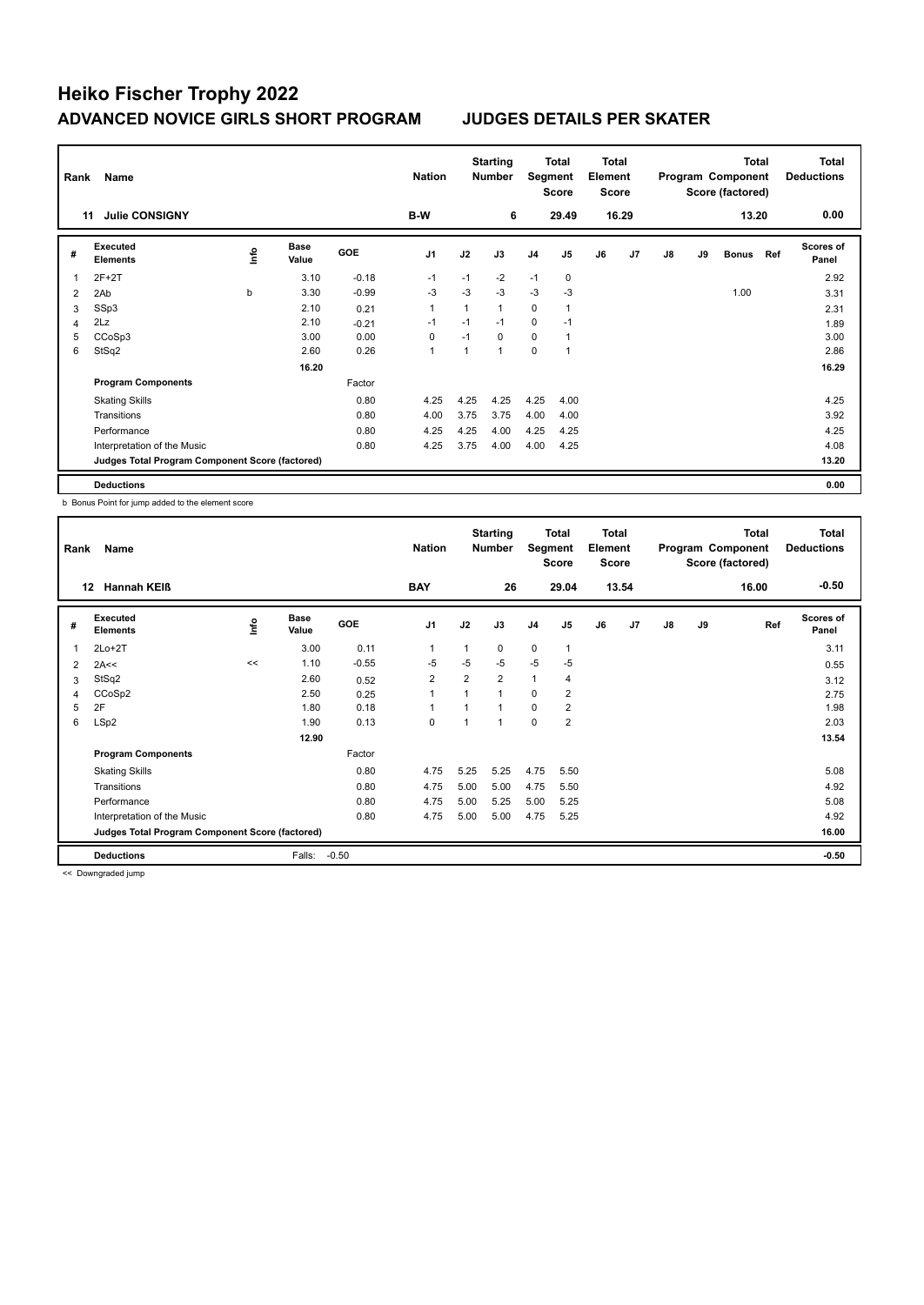| Rank | Name                                            |             | <b>Nation</b>        |            | <b>Starting</b><br><b>Number</b> | Segment | Total<br><b>Score</b> | <b>Total</b><br>Element<br><b>Score</b> |                |    |                | <b>Total</b><br>Program Component<br>Score (factored) | <b>Total</b><br><b>Deductions</b> |       |                           |
|------|-------------------------------------------------|-------------|----------------------|------------|----------------------------------|---------|-----------------------|-----------------------------------------|----------------|----|----------------|-------------------------------------------------------|-----------------------------------|-------|---------------------------|
|      | <b>Antonia WEBER</b><br>13                      |             |                      |            | <b>SAS</b>                       |         | 21                    |                                         | 28.78          |    | 14.26          |                                                       |                                   | 14.52 | 0.00                      |
| #    | Executed<br><b>Elements</b>                     | <u>info</u> | <b>Base</b><br>Value | <b>GOE</b> | J <sub>1</sub>                   | J2      | J3                    | J <sub>4</sub>                          | J <sub>5</sub> | J6 | J <sub>7</sub> | J8                                                    | J9                                | Ref   | <b>Scores of</b><br>Panel |
| 1    | 1A                                              |             | 1.10                 | 0.07       | $\overline{1}$                   |         | $\mathbf{1}$          | $\mathbf 0$                             | $\mathbf 0$    |    |                |                                                       |                                   |       | 1.17                      |
| 2    | $2F+2T$                                         |             | 3.10                 | 0.18       | 1                                |         | $\mathbf{1}$          | $\mathbf{1}$                            | 1              |    |                |                                                       |                                   |       | 3.28                      |
| 3    | CCoSp3                                          |             | 3.00                 | 0.30       | 1                                |         | $\mathbf{1}$          | $\mathbf 0$                             | 1              |    |                |                                                       |                                   |       | 3.30                      |
| 4    | 2Lze                                            | e           | 1.68                 | $-0.34$    | $-2$                             | $-3$    | $-2$                  | $-2$                                    | $-2$           |    |                |                                                       |                                   |       | 1.34                      |
| 5    | StSq2                                           |             | 2.60                 | 0.17       | 1                                |         | $\Omega$              | $\mathbf 0$                             | 1              |    |                |                                                       |                                   |       | 2.77                      |
| 6    | LSp3                                            |             | 2.40                 | 0.00       | 0                                |         | $\Omega$              | $\mathbf 0$                             | $\mathbf 0$    |    |                |                                                       |                                   |       | 2.40                      |
|      |                                                 |             | 13.88                |            |                                  |         |                       |                                         |                |    |                |                                                       |                                   |       | 14.26                     |
|      | <b>Program Components</b>                       |             |                      | Factor     |                                  |         |                       |                                         |                |    |                |                                                       |                                   |       |                           |
|      | <b>Skating Skills</b>                           |             |                      | 0.80       | 4.50                             | 4.75    | 4.50                  | 5.00                                    | 4.50           |    |                |                                                       |                                   |       | 4.58                      |
|      | Transitions                                     |             |                      | 0.80       | 4.25                             | 4.50    | 4.25                  | 4.75                                    | 4.75           |    |                |                                                       |                                   |       | 4.50                      |
|      | Performance                                     |             |                      | 0.80       | 4.50                             | 5.00    | 4.50                  | 4.75                                    | 4.50           |    |                |                                                       |                                   |       | 4.58                      |
|      | Interpretation of the Music                     |             |                      | 0.80       | 4.50                             | 4.50    | 4.25                  | 5.00                                    | 4.50           |    |                |                                                       |                                   |       | 4.50                      |
|      | Judges Total Program Component Score (factored) |             |                      |            |                                  |         |                       |                                         |                |    |                |                                                       |                                   |       | 14.52                     |
|      | <b>Deductions</b>                               |             |                      |            |                                  |         |                       |                                         |                |    |                |                                                       |                                   |       | 0.00                      |

e Wrong edge

| Rank | Name                                            |    |                      |            | <b>Nation</b>  |                | <b>Starting</b><br><b>Number</b> | Segment        | Total<br><b>Score</b> | <b>Total</b><br>Element<br><b>Score</b> |       |    |    | <b>Total</b><br>Program Component<br>Score (factored) | <b>Total</b><br><b>Deductions</b> |
|------|-------------------------------------------------|----|----------------------|------------|----------------|----------------|----------------------------------|----------------|-----------------------|-----------------------------------------|-------|----|----|-------------------------------------------------------|-----------------------------------|
|      | Hannah RÖNITZ<br>14                             |    |                      |            | <b>SAS</b>     |                | 4                                |                | 27.77                 |                                         | 15.07 |    |    | 13.20                                                 | $-0.50$                           |
| #    | Executed<br><b>Elements</b>                     | ۴  | <b>Base</b><br>Value | <b>GOE</b> | J <sub>1</sub> | J2             | J3                               | J <sub>4</sub> | J <sub>5</sub>        | J6                                      | J7    | J8 | J9 | Ref                                                   | Scores of<br>Panel                |
| 1    | CCoSp3                                          |    | 3.00                 | 0.30       | $\overline{1}$ | 1              | $\mathbf{1}$                     | $\mathbf 0$    | $\mathbf{1}$          |                                         |       |    |    |                                                       | 3.30                              |
| 2    | $2F+2T$                                         |    | 3.10                 | 0.12       | $\overline{1}$ | 0              | 0                                | 1              |                       |                                         |       |    |    |                                                       | 3.22                              |
| 3    | 2Lz                                             |    | 2.10                 | 0.14       | -1             | $\overline{2}$ | $-1$                             | 0              | $\mathbf 1$           |                                         |       |    |    |                                                       | 2.24                              |
| 4    | SSp3                                            |    | 2.10                 | 0.14       |                |                | $\mathbf{1}$                     | $\mathbf 0$    | $\mathbf 0$           |                                         |       |    |    |                                                       | 2.24                              |
| 5    | 2A<<                                            | << | 1.10                 | $-0.55$    | $-5$           | $-5$           | $-5$                             | $-5$           | $-5$                  |                                         |       |    |    |                                                       | 0.55                              |
| 6    | StSq3                                           |    | 3.30                 | 0.22       | $\overline{1}$ |                | $\mathbf 0$                      | $\mathbf 0$    | $\overline{1}$        |                                         |       |    |    |                                                       | 3.52                              |
|      |                                                 |    | 14.70                |            |                |                |                                  |                |                       |                                         |       |    |    |                                                       | 15.07                             |
|      | <b>Program Components</b>                       |    |                      | Factor     |                |                |                                  |                |                       |                                         |       |    |    |                                                       |                                   |
|      | <b>Skating Skills</b>                           |    |                      | 0.80       | 4.25           | 4.25           | 4.50                             | 3.75           | 4.00                  |                                         |       |    |    |                                                       | 4.17                              |
|      | Transitions                                     |    |                      | 0.80       | 4.00           | 4.50           | 4.25                             | 3.50           | 4.00                  |                                         |       |    |    |                                                       | 4.08                              |
|      | Performance                                     |    |                      | 0.80       | 4.25           | 4.00           | 4.25                             | 3.50           | 4.00                  |                                         |       |    |    |                                                       | 4.08                              |
|      | Interpretation of the Music                     |    |                      | 0.80       | 4.50           | 4.50           | 4.00                             | 3.50           | 4.00                  |                                         |       |    |    |                                                       | 4.17                              |
|      | Judges Total Program Component Score (factored) |    |                      |            |                |                |                                  |                |                       |                                         |       |    |    |                                                       | 13.20                             |
|      | <b>Deductions</b>                               |    | Falls:               | $-0.50$    |                |                |                                  |                |                       |                                         |       |    |    |                                                       | $-0.50$                           |

<< Downgraded jump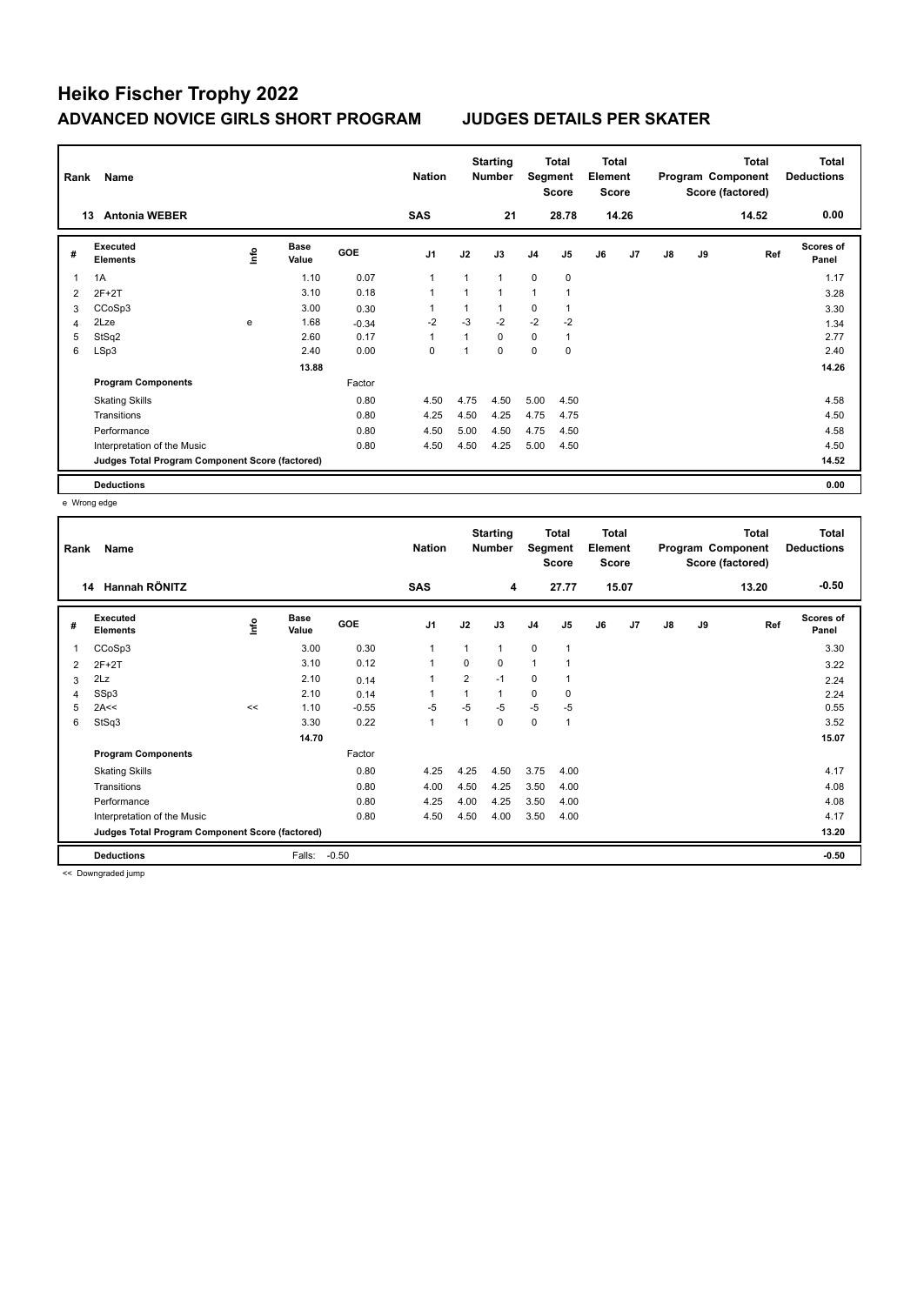| Rank           | Name                                            |         |                      |            | <b>Nation</b>  |      | <b>Starting</b><br><b>Number</b> |                | Total<br>Segment<br><b>Score</b> | Total<br>Element<br><b>Score</b> |                |               |    | <b>Total</b><br>Program Component<br>Score (factored) | <b>Total</b><br><b>Deductions</b> |
|----------------|-------------------------------------------------|---------|----------------------|------------|----------------|------|----------------------------------|----------------|----------------------------------|----------------------------------|----------------|---------------|----|-------------------------------------------------------|-----------------------------------|
|                | <b>Kaya FINGERLE</b><br>15                      |         |                      |            | B-W            |      | $\overline{7}$                   |                | 27.40                            |                                  | 14.66          |               |    | 12.74                                                 | 0.00                              |
| #              | Executed<br><b>Elements</b>                     | Info    | <b>Base</b><br>Value | <b>GOE</b> | J <sub>1</sub> | J2   | J3                               | J <sub>4</sub> | J <sub>5</sub>                   | J6                               | J <sub>7</sub> | $\mathsf{J}8$ | J9 | Ref                                                   | <b>Scores of</b><br>Panel         |
| $\overline{1}$ | 2A<                                             | $\prec$ | 2.64                 | $-1.15$    | $-4$           | $-4$ | $-4$                             | $-5$           | $-5$                             |                                  |                |               |    |                                                       | 1.49                              |
| 2              | $2F+2Lo<$                                       | $\prec$ | 3.16                 | $-0.36$    | $-2$           | $-1$ | $-2$                             | $-2$           | $-2$                             |                                  |                |               |    |                                                       | 2.80                              |
| 3              | SSp3                                            |         | 2.10                 | 0.00       | $\mathbf 0$    | $-1$ | $\Omega$                         | $\mathbf 0$    | $\mathbf 0$                      |                                  |                |               |    |                                                       | 2.10                              |
| 4              | StSq3                                           |         | 3.30                 | 0.22       | 0              | 1    | 1                                | 0              | 1                                |                                  |                |               |    |                                                       | 3.52                              |
| 5              | 2Lz!                                            |         | 2.10                 | $-0.35$    | $-1$           | $-3$ | $-3$                             | $-1$           | $-1$                             |                                  |                |               |    |                                                       | 1.75                              |
| 6              | CCoSp3                                          |         | 3.00                 | 0.00       | 0              | 0    | 1                                | $\mathbf 0$    | 0                                |                                  |                |               |    |                                                       | 3.00                              |
|                |                                                 |         | 16.30                |            |                |      |                                  |                |                                  |                                  |                |               |    |                                                       | 14.66                             |
|                | <b>Program Components</b>                       |         |                      | Factor     |                |      |                                  |                |                                  |                                  |                |               |    |                                                       |                                   |
|                | <b>Skating Skills</b>                           |         |                      | 0.80       | 4.00           | 4.25 | 4.50                             | 4.00           | 3.75                             |                                  |                |               |    |                                                       | 4.08                              |
|                | Transitions                                     |         |                      | 0.80       | 3.50           | 4.25 | 4.25                             | 3.75           | 4.00                             |                                  |                |               |    |                                                       | 4.00                              |
|                | Performance                                     |         |                      | 0.80       | 3.75           | 4.00 | 4.25                             | 4.00           | 3.50                             |                                  |                |               |    |                                                       | 3.92                              |
|                | Interpretation of the Music                     |         |                      | 0.80       | 3.75           | 4.25 | 4.25                             | 3.75           | 3.75                             |                                  |                |               |    |                                                       | 3.92                              |
|                | Judges Total Program Component Score (factored) |         |                      |            |                |      |                                  |                |                                  |                                  |                |               |    |                                                       | 12.74                             |
|                | <b>Deductions</b>                               |         |                      |            |                |      |                                  |                |                                  |                                  |                |               |    |                                                       | 0.00                              |

< Under-rotated jump ! Not clear edge

| Rank | Name                                            |         |                      |         | <b>Nation</b>  |                | <b>Starting</b><br><b>Number</b> | Segment        | Total<br><b>Score</b> | Total<br>Element<br><b>Score</b> |                |    |    | <b>Total</b><br>Program Component<br>Score (factored) | <b>Total</b><br><b>Deductions</b> |
|------|-------------------------------------------------|---------|----------------------|---------|----------------|----------------|----------------------------------|----------------|-----------------------|----------------------------------|----------------|----|----|-------------------------------------------------------|-----------------------------------|
| 16   | <b>Carolin TRAUB</b>                            |         |                      |         | <b>BAY</b>     |                | 29                               |                | 27.38                 |                                  | 14.52          |    |    | 12.86                                                 | 0.00                              |
| #    | Executed<br><b>Elements</b>                     | ١nf٥    | <b>Base</b><br>Value | GOE     | J <sub>1</sub> | J2             | J3                               | J <sub>4</sub> | J <sub>5</sub>        | J6                               | J <sub>7</sub> | J8 | J9 | Ref                                                   | <b>Scores of</b><br>Panel         |
| 1    | 3S<                                             | $\prec$ | 3.44                 | $-1.38$ | $-4$           | -4             | $-4$                             | $-4$           | $-4$                  |                                  |                |    |    |                                                       | 2.06                              |
| 2    | 2A<<                                            | <<      | 1.10                 | $-0.55$ | -4             | $-5$           | $-5$                             | $-5$           | -5                    |                                  |                |    |    |                                                       | 0.55                              |
| 3    | LSp3                                            |         | 2.40                 | 0.40    | $\overline{2}$ | $\overline{2}$ | 1                                | $\mathbf{1}$   | $\overline{2}$        |                                  |                |    |    |                                                       | 2.80                              |
| 4    | StSq2                                           |         | 2.60                 | 0.17    | $\mathbf{1}$   | 1              | 0                                | 0              | 1                     |                                  |                |    |    |                                                       | 2.77                              |
| 5    | 2Lz+2Loq                                        | q       | 3.80                 | $-0.56$ | $-3$           | $-2$           | $-2$                             | $-3$           | -3                    |                                  |                |    |    |                                                       | 3.24                              |
| 6    | FCCoSp3                                         |         | 3.00                 | 0.10    | 0              | 1              | 1                                | $\mathbf 0$    | 0                     |                                  |                |    |    |                                                       | 3.10                              |
|      |                                                 |         | 16.34                |         |                |                |                                  |                |                       |                                  |                |    |    |                                                       | 14.52                             |
|      | <b>Program Components</b>                       |         |                      | Factor  |                |                |                                  |                |                       |                                  |                |    |    |                                                       |                                   |
|      | <b>Skating Skills</b>                           |         |                      | 0.80    | 4.50           | 4.25           | 4.00                             | 4.00           | 4.50                  |                                  |                |    |    |                                                       | 4.25                              |
|      | Transitions                                     |         |                      | 0.80    | 4.00           | 4.00           | 3.50                             | 4.00           | 4.25                  |                                  |                |    |    |                                                       | 4.00                              |
|      | Performance                                     |         |                      | 0.80    | 4.00           | 4.25           | 3.75                             | 3.75           | 3.00                  |                                  |                |    |    |                                                       | 3.83                              |
|      | Interpretation of the Music                     |         |                      | 0.80    | 4.00           | 4.00           | 4.00                             | 4.00           | 3.75                  |                                  |                |    |    |                                                       | 4.00                              |
|      | Judges Total Program Component Score (factored) |         |                      |         |                |                |                                  |                |                       |                                  |                |    |    |                                                       | 12.86                             |
|      | <b>Deductions</b>                               |         |                      |         |                |                |                                  |                |                       |                                  |                |    |    |                                                       | 0.00                              |

< Under-rotated jump << Downgraded jump q Jump landed on the quarter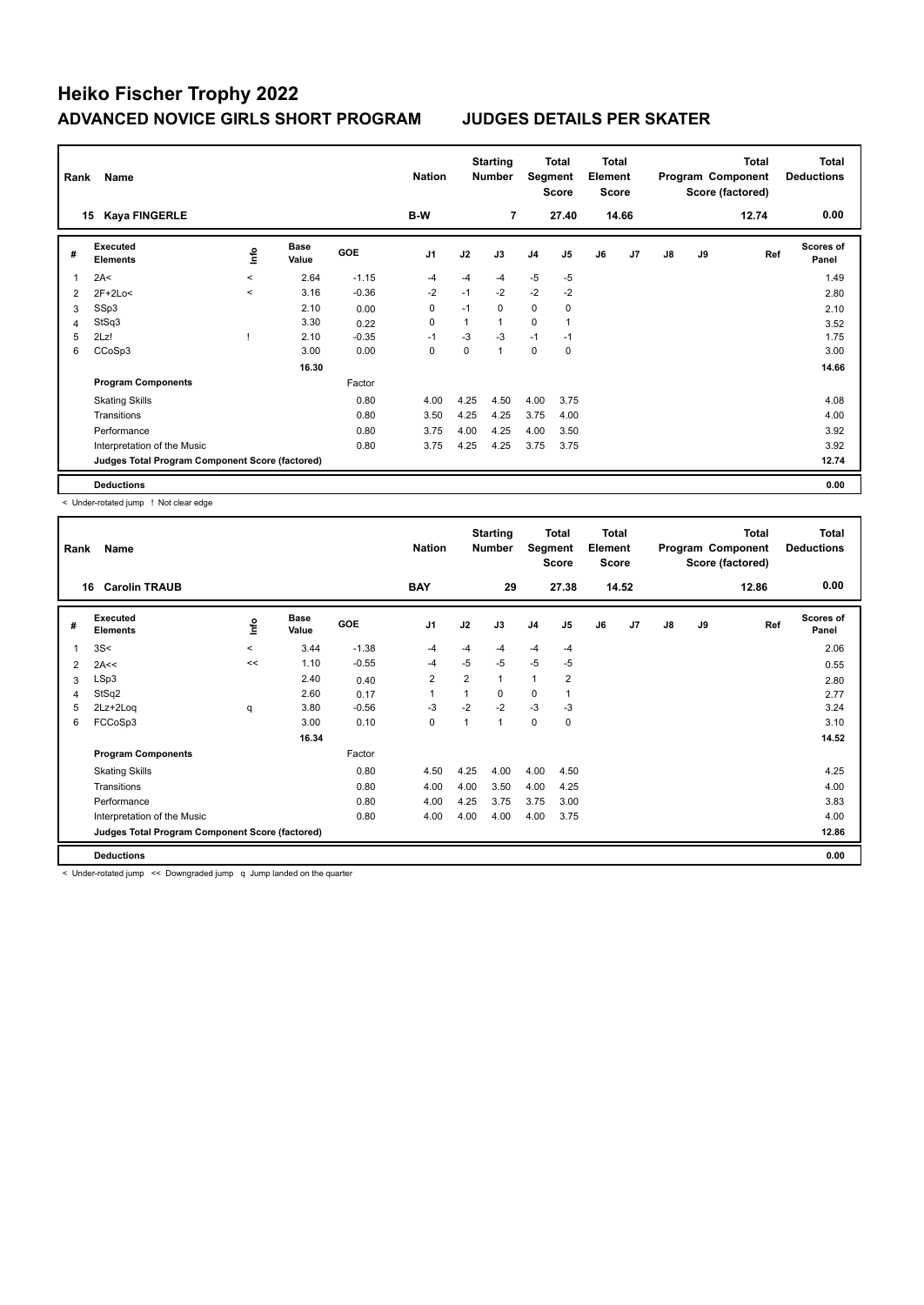| Rank           | Name                                            |             |               |            | <b>Nation</b>  |          | <b>Starting</b><br><b>Number</b> | Segment        | <b>Total</b><br><b>Score</b> | <b>Total</b><br>Element<br><b>Score</b> |                |               |    | <b>Total</b><br>Program Component<br>Score (factored) | <b>Total</b><br><b>Deductions</b> |
|----------------|-------------------------------------------------|-------------|---------------|------------|----------------|----------|----------------------------------|----------------|------------------------------|-----------------------------------------|----------------|---------------|----|-------------------------------------------------------|-----------------------------------|
|                | Anna-Angela MINNA<br>17                         |             |               |            | B-W            |          | 23                               |                | 27.09                        |                                         | 13.79          |               |    | 13.80                                                 | $-0.50$                           |
| #              | Executed<br><b>Elements</b>                     | <u>info</u> | Base<br>Value | <b>GOE</b> | J <sub>1</sub> | J2       | J3                               | J <sub>4</sub> | J <sub>5</sub>               | J6                                      | J <sub>7</sub> | $\mathsf{J}8$ | J9 | Ref                                                   | Scores of<br>Panel                |
| 1              | $2F+2Lo$                                        |             | 3.50          | $-0.30$    | $-2$           | $-2$     | $-2$                             | $-1$           | $-1$                         |                                         |                |               |    |                                                       | 3.20                              |
| 2              | 2A<<                                            | <<          | 1.10          | $-0.55$    | $-5$           | $-5$     | $-5$                             | $-5$           | $-5$                         |                                         |                |               |    |                                                       | 0.55                              |
| 3              | LSp2                                            |             | 1.90          | 0.06       | $\mathbf{1}$   | $\Omega$ | $\Omega$                         | $\mathbf 0$    | 1                            |                                         |                |               |    |                                                       | 1.96                              |
| $\overline{4}$ | 2Lz                                             |             | 2.10          | 0.21       | $\overline{1}$ | 1        | 1                                | 0              | 1                            |                                         |                |               |    |                                                       | 2.31                              |
| 5              | StSq2                                           |             | 2.60          | 0.17       | $\overline{ }$ |          | $\Omega$                         | $\mathbf 0$    | $\mathbf{1}$                 |                                         |                |               |    |                                                       | 2.77                              |
| 6              | CCoSp3                                          |             | 3.00          | 0.00       | 0              |          | 0                                | $\mathbf 0$    | 0                            |                                         |                |               |    |                                                       | 3.00                              |
|                |                                                 |             | 14.20         |            |                |          |                                  |                |                              |                                         |                |               |    |                                                       | 13.79                             |
|                | <b>Program Components</b>                       |             |               | Factor     |                |          |                                  |                |                              |                                         |                |               |    |                                                       |                                   |
|                | <b>Skating Skills</b>                           |             |               | 0.80       | 4.25           | 4.50     | 4.25                             | 4.00           | 4.00                         |                                         |                |               |    |                                                       | 4.17                              |
|                | Transitions                                     |             |               | 0.80       | 4.00           | 4.25     | 4.25                             | 4.00           | 5.00                         |                                         |                |               |    |                                                       | 4.17                              |
|                | Performance                                     |             |               | 0.80       | 4.00           | 5.00     | 4.25                             | 4.25           | 4.50                         |                                         |                |               |    |                                                       | 4.33                              |
|                | Interpretation of the Music                     |             |               | 0.80       | 4.25           | 4.75     | 4.75                             | 4.25           | 5.00                         |                                         |                |               |    |                                                       | 4.58                              |
|                | Judges Total Program Component Score (factored) |             |               |            |                |          |                                  |                |                              |                                         |                |               |    |                                                       | 13.80                             |
|                | <b>Deductions</b>                               |             | Falls:        | $-0.50$    |                |          |                                  |                |                              |                                         |                |               |    |                                                       | $-0.50$                           |

<< Downgraded jump

| Rank           | Name                                            |      | <b>Nation</b>        |         | <b>Starting</b><br><b>Number</b> | Segment        | <b>Total</b><br><b>Score</b> | <b>Total</b><br>Element<br><b>Score</b> |                |    |                | <b>Total</b><br>Program Component<br>Score (factored) | <b>Total</b><br><b>Deductions</b> |       |                           |
|----------------|-------------------------------------------------|------|----------------------|---------|----------------------------------|----------------|------------------------------|-----------------------------------------|----------------|----|----------------|-------------------------------------------------------|-----------------------------------|-------|---------------------------|
|                | Eva Antonella BIEHLER BEDOYA<br>18              |      |                      |         | <b>BER</b>                       |                | 14                           |                                         | 27.02          |    | 13.38          |                                                       |                                   | 14.14 | $-0.50$                   |
| #              | Executed<br><b>Elements</b>                     | lnfo | <b>Base</b><br>Value | GOE     | J <sub>1</sub>                   | J2             | J3                           | J <sub>4</sub>                          | J <sub>5</sub> | J6 | J <sub>7</sub> | J8                                                    | J9                                | Ref   | <b>Scores of</b><br>Panel |
| 1              | 1A                                              |      | 1.10                 | 0.07    | 0                                |                | 1                            | $\mathbf 0$                             | $\mathbf{1}$   |    |                |                                                       |                                   |       | 1.17                      |
| 2              | SSp3                                            |      | 2.10                 | 0.28    | 1                                | $\overline{2}$ | $\overline{2}$               | $\mathbf 0$                             |                |    |                |                                                       |                                   |       | 2.38                      |
| 3              | 2Fq+2Lo<<                                       | <<   | 2.30                 | $-0.90$ | $-5$                             | $-5$           | $-5$                         | $-5$                                    | -5             |    |                |                                                       |                                   |       | 1.40                      |
| $\overline{4}$ | StSq2                                           |      | 2.60                 | 0.43    | $\overline{2}$                   | $\overline{2}$ | $\mathbf{1}$                 | 0                                       | $\overline{2}$ |    |                |                                                       |                                   |       | 3.03                      |
| 5              | 2Lz                                             |      | 2.10                 | 0.00    | $\mathbf 0$                      | $-1$           | $\Omega$                     | 0                                       | 0              |    |                |                                                       |                                   |       | 2.10                      |
| 6              | CCoSp3                                          |      | 3.00                 | 0.30    | $\overline{1}$                   |                | $\mathbf{1}$                 | $\mathbf 0$                             | 1              |    |                |                                                       |                                   |       | 3.30                      |
|                |                                                 |      | 13.20                |         |                                  |                |                              |                                         |                |    |                |                                                       |                                   |       | 13.38                     |
|                | <b>Program Components</b>                       |      |                      | Factor  |                                  |                |                              |                                         |                |    |                |                                                       |                                   |       |                           |
|                | <b>Skating Skills</b>                           |      |                      | 0.80    | 4.25                             | 4.25           | 4.25                         | 4.50                                    | 4.25           |    |                |                                                       |                                   |       | 4.25                      |
|                | Transitions                                     |      |                      | 0.80    | 4.00                             | 4.00           | 4.25                         | 4.25                                    | 5.00           |    |                |                                                       |                                   |       | 4.17                      |
|                | Performance                                     |      |                      | 0.80    | 4.00                             | 4.75           | 4.50                         | 4.75                                    | 4.75           |    |                |                                                       |                                   |       | 4.67                      |
|                | Interpretation of the Music                     |      |                      | 0.80    | 4.50                             | 4.75           | 4.50                         | 4.25                                    | 5.00           |    |                |                                                       |                                   |       | 4.58                      |
|                | Judges Total Program Component Score (factored) |      |                      |         |                                  |                |                              |                                         |                |    |                |                                                       |                                   |       | 14.14                     |
|                | <b>Deductions</b>                               |      | Falls:               | $-0.50$ |                                  |                |                              |                                         |                |    |                |                                                       |                                   |       | $-0.50$                   |

<< Downgraded jump q Jump landed on the quarter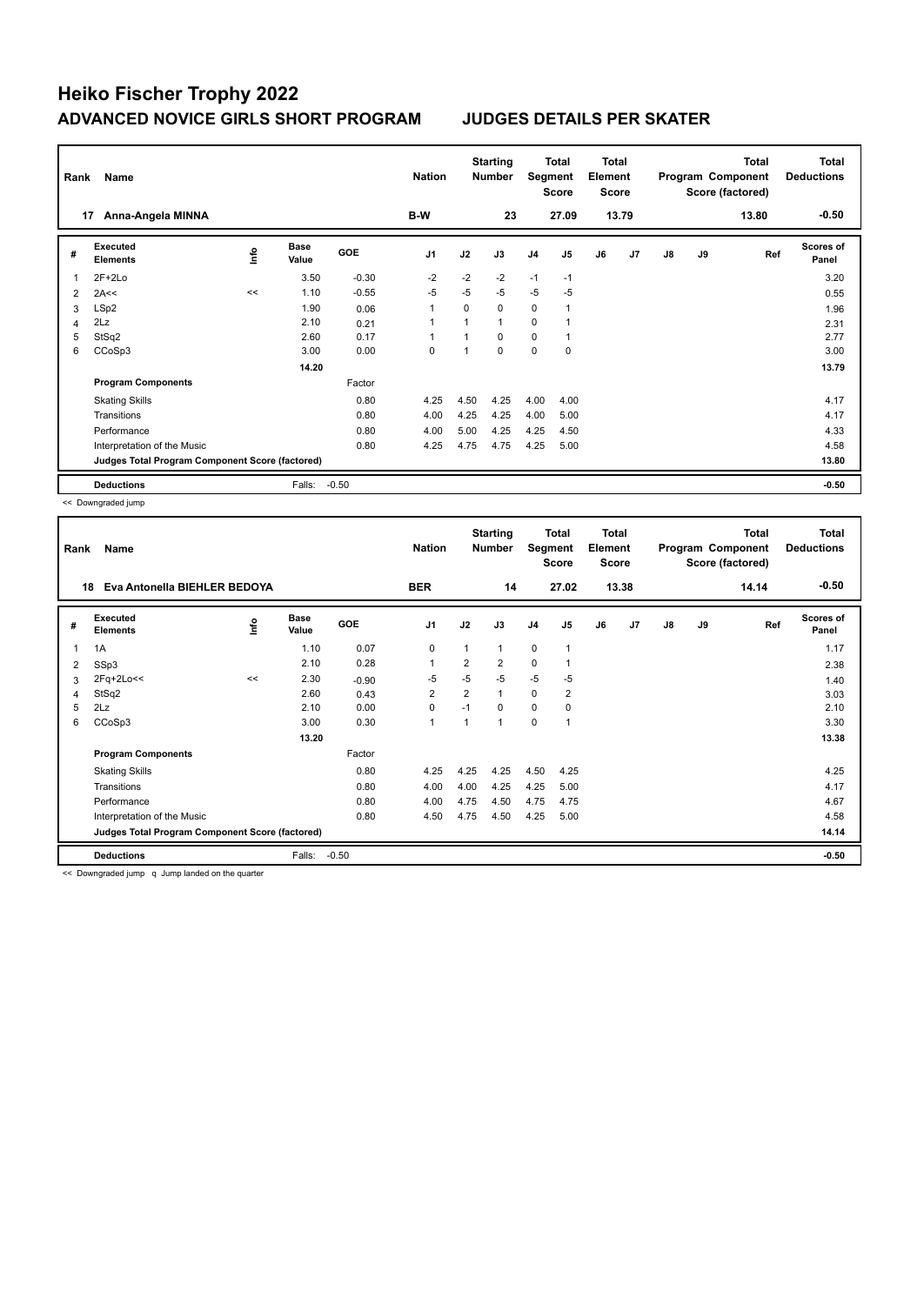| Rank | Name                                            |         |                      |            | <b>Nation</b>  |          | <b>Starting</b><br><b>Number</b> | Segment        | Total<br><b>Score</b> | <b>Total</b><br>Element<br><b>Score</b> |                |    |    | <b>Total</b><br>Program Component<br>Score (factored) | Total<br><b>Deductions</b> |
|------|-------------------------------------------------|---------|----------------------|------------|----------------|----------|----------------------------------|----------------|-----------------------|-----------------------------------------|----------------|----|----|-------------------------------------------------------|----------------------------|
|      | <b>Heerang JUN</b><br>19                        |         |                      |            | <b>BAY</b>     |          | 22                               |                | 26.40                 |                                         | 12.68          |    |    | 13.72                                                 | 0.00                       |
| #    | Executed<br><b>Elements</b>                     | lnfo    | <b>Base</b><br>Value | <b>GOE</b> | J <sub>1</sub> | J2       | J3                               | J <sub>4</sub> | J <sub>5</sub>        | J6                                      | J <sub>7</sub> | J8 | J9 | Ref                                                   | <b>Scores of</b><br>Panel  |
| 1    | $2F+1Lo*$                                       | $\star$ | 1.80                 | $-0.90$    | $-5$           | $-5$     | $-5$                             | $-5$           | $-5$                  |                                         |                |    |    |                                                       | 0.90                       |
| 2    | 2Lz                                             |         | 2.10                 | 0.28       | $\overline{1}$ | 1        | $\overline{2}$                   | $\mathbf{1}$   | $\overline{2}$        |                                         |                |    |    |                                                       | 2.38                       |
| 3    | CCoSp3                                          |         | 3.00                 | 0.20       | 1              | $\Omega$ | $\mathbf{1}$                     | $\mathbf 0$    |                       |                                         |                |    |    |                                                       | 3.20                       |
| 4    | 1A                                              |         | 1.10                 | 0.07       | 0              |          | 1                                | 0              |                       |                                         |                |    |    |                                                       | 1.17                       |
| 5    | SSp3                                            |         | 2.10                 | 0.07       | 0              |          | $\overline{2}$                   | $\mathbf 0$    | 0                     |                                         |                |    |    |                                                       | 2.17                       |
| 6    | StSq2                                           |         | 2.60                 | 0.26       | $\overline{1}$ |          | $\mathbf{1}$                     | $\mathbf 0$    | $\overline{1}$        |                                         |                |    |    |                                                       | 2.86                       |
|      |                                                 |         | 12.70                |            |                |          |                                  |                |                       |                                         |                |    |    |                                                       | 12.68                      |
|      | <b>Program Components</b>                       |         |                      | Factor     |                |          |                                  |                |                       |                                         |                |    |    |                                                       |                            |
|      | <b>Skating Skills</b>                           |         |                      | 0.80       | 4.25           | 4.25     | 4.50                             | 4.50           | 4.25                  |                                         |                |    |    |                                                       | 4.33                       |
|      | Transitions                                     |         |                      | 0.80       | 4.00           | 4.25     | 4.50                             | 4.50           | 4.25                  |                                         |                |    |    |                                                       | 4.33                       |
|      | Performance                                     |         |                      | 0.80       | 4.00           | 4.00     | 4.25                             | 4.50           | 4.25                  |                                         |                |    |    |                                                       | 4.17                       |
|      | Interpretation of the Music                     |         |                      | 0.80       | 4.25           | 3.75     | 4.50                             | 4.50           | 4.25                  |                                         |                |    |    |                                                       | 4.33                       |
|      | Judges Total Program Component Score (factored) |         |                      |            |                |          |                                  |                |                       |                                         |                |    |    |                                                       | 13.72                      |
|      | <b>Deductions</b>                               |         |                      |            |                |          |                                  |                |                       |                                         |                |    |    |                                                       | 0.00                       |

\* Invalid element

| Rank | Name                                            |      |                      |            | <b>Nation</b>  |              | <b>Starting</b><br><b>Number</b> | Segment        | Total<br><b>Score</b> | Total<br>Element<br><b>Score</b> |       |    |    | <b>Total</b><br>Program Component<br>Score (factored) | <b>Total</b><br><b>Deductions</b> |
|------|-------------------------------------------------|------|----------------------|------------|----------------|--------------|----------------------------------|----------------|-----------------------|----------------------------------|-------|----|----|-------------------------------------------------------|-----------------------------------|
| 20   | <b>Felissia ILGEN</b>                           |      |                      |            | <b>BAY</b>     |              | 30                               |                | 26.20                 |                                  | 11.56 |    |    | 15.14                                                 | $-0.50$                           |
| #    | Executed<br><b>Elements</b>                     | Info | <b>Base</b><br>Value | <b>GOE</b> | J <sub>1</sub> | J2           | J3                               | J <sub>4</sub> | J <sub>5</sub>        | J6                               | J7    | J8 | J9 | Ref                                                   | <b>Scores of</b><br>Panel         |
| 1    | 2Lzq                                            | q    | 2.10                 | $-1.05$    | $-5$           | $-5$         | $-5$                             | $-5$           | $-5$                  |                                  |       |    |    |                                                       | 1.05                              |
| 2    | 1A                                              |      | 1.10                 | 0.11       | $\mathbf{1}$   | $\mathbf{1}$ | $\mathbf{1}$                     | $\mathbf{1}$   |                       |                                  |       |    |    |                                                       | 1.21                              |
| 3    | SSp2                                            |      | 1.60                 | 0.21       |                | 1            | $\overline{2}$                   | $\mathbf 0$    | $\overline{2}$        |                                  |       |    |    |                                                       | 1.81                              |
| 4    | StSq2                                           |      | 2.60                 | 0.61       | $\overline{2}$ | 3            | $\overline{2}$                   | $\mathbf{1}$   | 3                     |                                  |       |    |    |                                                       | 3.21                              |
| 5    | $2F+2T<<$                                       | <<   | 2.20                 | $-0.72$    | $-4$           | $-4$         | $-4$                             | $-4$           | $-4$                  |                                  |       |    |    |                                                       | 1.48                              |
| 6    | CCoSp3                                          |      | 3.00                 | $-0.20$    | 0              | $-1$         | $\Omega$                         | $-1$           | $-1$                  |                                  |       |    |    |                                                       | 2.80                              |
|      |                                                 |      | 12.60                |            |                |              |                                  |                |                       |                                  |       |    |    |                                                       | 11.56                             |
|      | <b>Program Components</b>                       |      |                      | Factor     |                |              |                                  |                |                       |                                  |       |    |    |                                                       |                                   |
|      | <b>Skating Skills</b>                           |      |                      | 0.80       | 4.50           | 4.50         | 4.50                             | 4.25           | 4.25                  |                                  |       |    |    |                                                       | 4.42                              |
|      | Transitions                                     |      |                      | 0.80       | 4.50           | 4.75         | 4.50                             | 4.25           | 5.50                  |                                  |       |    |    |                                                       | 4.58                              |
|      | Performance                                     |      |                      | 0.80       | 4.50           | 5.50         | 5.00                             | 4.50           | 4.75                  |                                  |       |    |    |                                                       | 4.75                              |
|      | Interpretation of the Music                     |      |                      | 0.80       | 4.75           | 5.50         | 5.25                             | 4.50           | 5.50                  |                                  |       |    |    |                                                       | 5.17                              |
|      | Judges Total Program Component Score (factored) |      |                      |            |                |              |                                  |                |                       |                                  |       |    |    |                                                       | 15.14                             |
|      | <b>Deductions</b>                               |      | Falls:               | $-0.50$    |                |              |                                  |                |                       |                                  |       |    |    |                                                       | $-0.50$                           |

<< Downgraded jump q Jump landed on the quarter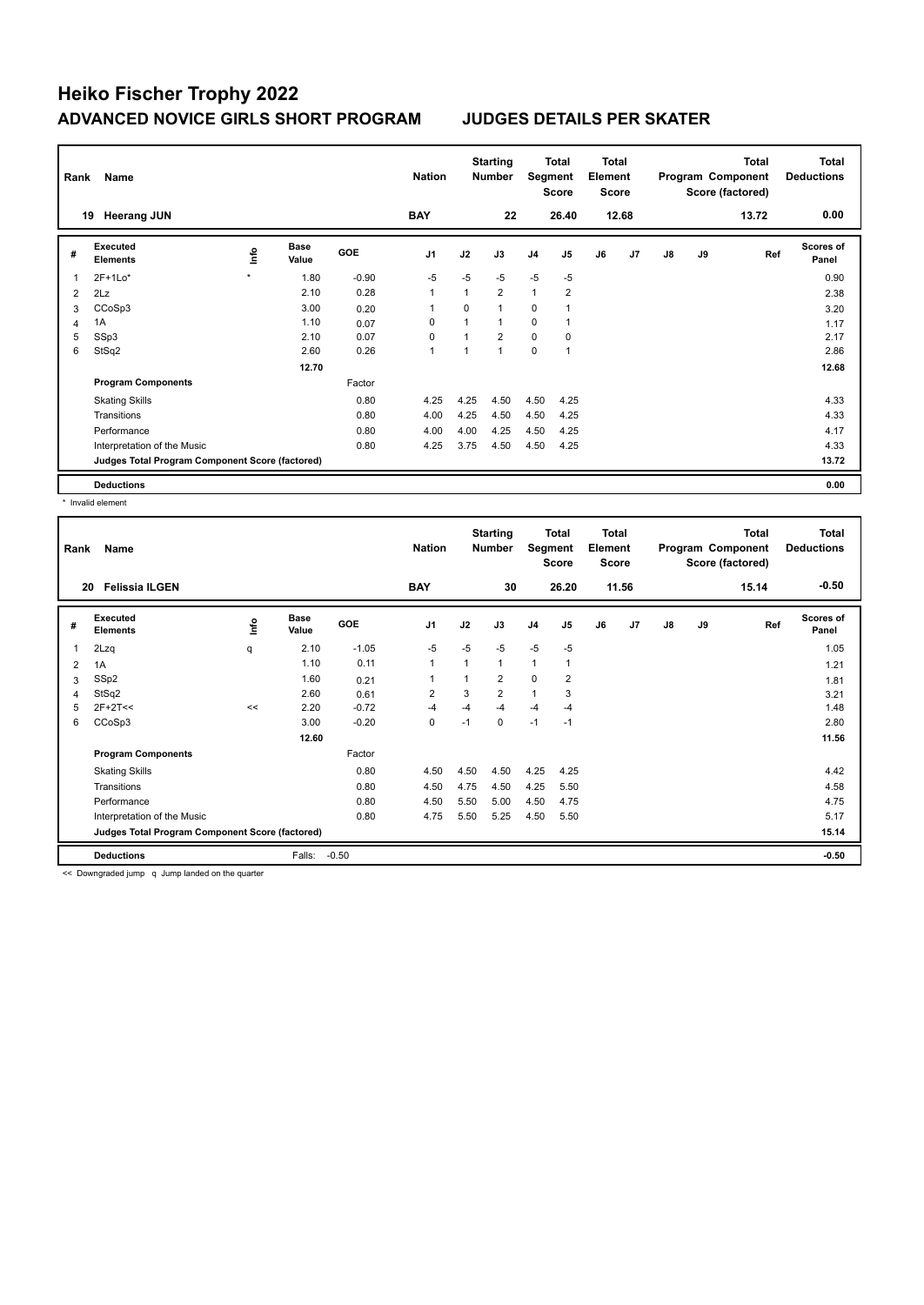| Rank | Name                                            |          | <b>Nation</b>        |         | <b>Starting</b><br><b>Number</b> | Segment        | <b>Total</b><br><b>Score</b> | <b>Total</b><br>Element<br><b>Score</b> |                |    |       | <b>Total</b><br>Program Component<br>Score (factored) |    | <b>Total</b><br><b>Deductions</b> |     |                           |
|------|-------------------------------------------------|----------|----------------------|---------|----------------------------------|----------------|------------------------------|-----------------------------------------|----------------|----|-------|-------------------------------------------------------|----|-----------------------------------|-----|---------------------------|
| 21   | <b>Vivian WASSERLOOS</b>                        |          |                      |         | B-W                              |                | 8                            |                                         | 26.10          |    | 14.84 |                                                       |    | 12.26                             |     | $-1.00$                   |
| #    | Executed<br><b>Elements</b>                     | ١nto     | <b>Base</b><br>Value | GOE     | J <sub>1</sub>                   | J2             | J3                           | J <sub>4</sub>                          | J5             | J6 | J7    | J8                                                    | J9 | <b>Bonus</b>                      | Ref | <b>Scores of</b><br>Panel |
| 1    | 3S<                                             | $\hat{}$ | 3.44                 | $-1.72$ | $-5$                             | $-5$           | $-5$                         | $-5$                                    | $-5$           |    |       |                                                       |    |                                   |     | 1.72                      |
| 2    | LSp2                                            |          | 1.90                 | 0.38    | $\overline{2}$                   | $\overline{2}$ | $\Omega$                     | 2                                       | $\overline{2}$ |    |       |                                                       |    |                                   |     | 2.28                      |
| 3    | $2F+2T<$                                        | $\prec$  | 2.84                 | $-0.90$ | $-5$                             | $-5$           | $-5$                         | $-5$                                    | $-5$           |    |       |                                                       |    |                                   |     | 1.94                      |
| 4    | StSq2                                           |          | 2.60                 | 0.00    | $-1$                             | $\Omega$       | 0                            | 0                                       | 0              |    |       |                                                       |    |                                   |     | 2.60                      |
| 5    | 2Aqb                                            | b        | 3.30                 | $-1.10$ | $-3$                             | $-3$           | $-3$                         | $-5$                                    | $-4$           |    |       |                                                       |    | 1.00                              |     | 3.20                      |
| 6    | CCoSp3                                          |          | 3.00                 | 0.10    | 0                                |                | 0                            | $\pmb{0}$                               | 1              |    |       |                                                       |    |                                   |     | 3.10                      |
|      |                                                 |          | 17.08                |         |                                  |                |                              |                                         |                |    |       |                                                       |    |                                   |     | 14.84                     |
|      | <b>Program Components</b>                       |          |                      | Factor  |                                  |                |                              |                                         |                |    |       |                                                       |    |                                   |     |                           |
|      | <b>Skating Skills</b>                           |          |                      | 0.80    | 4.00                             | 4.00           | 4.25                         | 4.00                                    | 4.00           |    |       |                                                       |    |                                   |     | 4.00                      |
|      | Transitions                                     |          |                      | 0.80    | 3.75                             | 4.00           | 3.75                         | 3.50                                    | 4.00           |    |       |                                                       |    |                                   |     | 3.83                      |
|      | Performance                                     |          |                      | 0.80    | 4.00                             | 3.75           | 3.50                         | 3.75                                    | 3.75           |    |       |                                                       |    |                                   |     | 3.75                      |
|      | Interpretation of the Music                     |          |                      | 0.80    | 3.75                             | 3.75           | 3.75                         | 3.50                                    | 3.75           |    |       |                                                       |    |                                   |     | 3.75                      |
|      | Judges Total Program Component Score (factored) |          |                      |         |                                  |                |                              |                                         |                |    |       |                                                       |    |                                   |     | 12.26                     |
|      | <b>Deductions</b>                               |          | Falls:               | $-1.00$ |                                  |                |                              |                                         |                |    |       |                                                       |    |                                   |     | $-1.00$                   |

< Under-rotated jump q Jump landed on the quarter b Bonus Point for jump added to the element score

| Rank | Name                                            |              |               |         | <b>Nation</b>  |                | <b>Starting</b><br><b>Number</b> | Segment        | Total<br><b>Score</b> | <b>Total</b><br>Element<br>Score |                |    |    | <b>Total</b><br>Program Component<br>Score (factored) | <b>Total</b><br><b>Deductions</b> |
|------|-------------------------------------------------|--------------|---------------|---------|----------------|----------------|----------------------------------|----------------|-----------------------|----------------------------------|----------------|----|----|-------------------------------------------------------|-----------------------------------|
| 22   | Loreen FRÖHLICH                                 |              |               |         | <b>BAY</b>     |                | 11                               |                | 25.88                 |                                  | 12.64          |    |    | 13.74                                                 | $-0.50$                           |
| #    | Executed<br><b>Elements</b>                     | <u>lnfo</u>  | Base<br>Value | GOE     | J <sub>1</sub> | J2             | J3                               | J <sub>4</sub> | J <sub>5</sub>        | J6                               | J <sub>7</sub> | J8 | J9 | Ref                                                   | <b>Scores of</b><br>Panel         |
| 1    | 2A<<                                            | <<           | 1.10          | $-0.55$ | $-5$           | $-5$           | $-5$                             | $-5$           | $-5$                  |                                  |                |    |    |                                                       | 0.55                              |
| 2    | 2F                                              |              | 1.80          | 0.18    | $\overline{1}$ | 1              | 1                                | 0              | $\mathbf{1}$          |                                  |                |    |    |                                                       | 1.98                              |
| 3    | SSp3                                            |              | 2.10          | 0.14    |                | $\overline{2}$ | $\Omega$                         | $\mathbf 0$    | 1                     |                                  |                |    |    |                                                       | 2.24                              |
| 4    | StSq3                                           |              | 3.30          | 0.22    | 1              | 1              | 0                                | $\mathbf 0$    | $\overline{2}$        |                                  |                |    |    |                                                       | 3.52                              |
| 5    | $2Lz+1T*$                                       | $\pmb{\ast}$ | 2.10          | $-1.05$ | $-5$           | $-5$           | $-5$                             | $-5$           | -5                    |                                  |                |    |    |                                                       | 1.05                              |
| 6    | FCCoSp3                                         |              | 3.00          | 0.30    | $\overline{1}$ | $\overline{2}$ | 1                                | $\mathbf 0$    | $\mathbf{1}$          |                                  |                |    |    |                                                       | 3.30                              |
|      |                                                 |              | 13.40         |         |                |                |                                  |                |                       |                                  |                |    |    |                                                       | 12.64                             |
|      | <b>Program Components</b>                       |              |               | Factor  |                |                |                                  |                |                       |                                  |                |    |    |                                                       |                                   |
|      | <b>Skating Skills</b>                           |              |               | 0.80    | 4.25           | 4.50           | 4.25                             | 4.75           | 4.50                  |                                  |                |    |    |                                                       | 4.42                              |
|      | Transitions                                     |              |               | 0.80    | 4.00           | 4.25           | 4.00                             | 4.50           | 4.50                  |                                  |                |    |    |                                                       | 4.25                              |
|      | Performance                                     |              |               | 0.80    | 4.00           | 4.50           | 4.25                             | 4.75           | 4.00                  |                                  |                |    |    |                                                       | 4.25                              |
|      | Interpretation of the Music                     |              |               | 0.80    | 4.25           | 4.00           | 4.25                             | 4.50           | 4.25                  |                                  |                |    |    |                                                       | 4.25                              |
|      | Judges Total Program Component Score (factored) |              |               |         |                |                |                                  |                |                       |                                  |                |    |    |                                                       | 13.74                             |
|      | <b>Deductions</b>                               |              | Falls:        | $-0.50$ |                |                |                                  |                |                       |                                  |                |    |    |                                                       | $-0.50$                           |

<< Downgraded jump \* Invalid element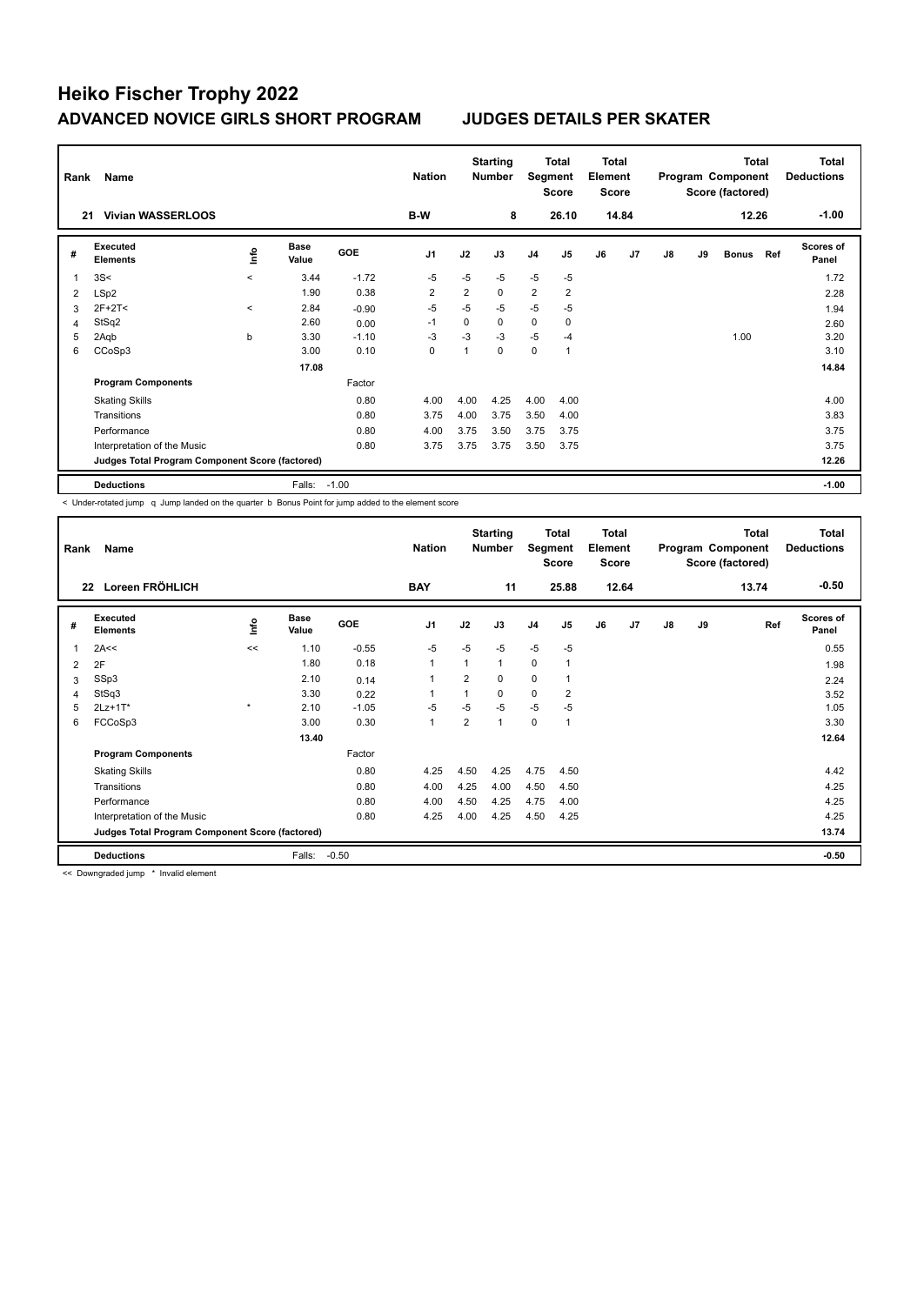| Rank | Name                                            |         |                      |         | <b>Nation</b>  |          | <b>Starting</b><br><b>Number</b> | Segment        | Total<br><b>Score</b> | Total<br>Element<br><b>Score</b> |                |    |    | <b>Total</b><br>Program Component<br>Score (factored) | <b>Total</b><br><b>Deductions</b> |
|------|-------------------------------------------------|---------|----------------------|---------|----------------|----------|----------------------------------|----------------|-----------------------|----------------------------------|----------------|----|----|-------------------------------------------------------|-----------------------------------|
|      | Elisa-Theres HÖHNE<br>23                        |         |                      |         | <b>SAS</b>     |          | 25                               |                | 25.23                 |                                  | 12.37          |    |    | 12.86                                                 | 0.00                              |
| #    | Executed<br><b>Elements</b>                     | lnfo    | <b>Base</b><br>Value | GOE     | J <sub>1</sub> | J2       | J3                               | J <sub>4</sub> | J <sub>5</sub>        | J6                               | J <sub>7</sub> | J8 | J9 | Ref                                                   | <b>Scores of</b><br>Panel         |
| 1    | 2A<                                             | $\prec$ | 2.64                 | $-0.62$ | $-2$           | $-3$     | $-1$                             | $-2$           | $-3$                  |                                  |                |    |    |                                                       | 2.02                              |
| 2    | 2F                                              |         | 1.80                 | $-0.30$ | $-1$           | $-1$     | $-2$                             | $-2$           | $-2$                  |                                  |                |    |    |                                                       | 1.50                              |
| 3    | SSp3                                            |         | 2.10                 | 0.00    | 0              |          | $\Omega$                         | $\mathbf 0$    | 0                     |                                  |                |    |    |                                                       | 2.10                              |
| 4    | 2Lz!+1T*                                        | $\star$ | 2.10                 | $-1.05$ | -5             | $-5$     | $-5$                             | $-5$           | $-5$                  |                                  |                |    |    |                                                       | 1.05                              |
| 5    | StSq2                                           |         | 2.60                 | 0.00    | $\Omega$       | $\Omega$ | $\Omega$                         | 0              | 0                     |                                  |                |    |    |                                                       | 2.60                              |
| 6    | CCoSp3                                          |         | 3.00                 | 0.10    | 0              |          | $\Omega$                         | 0              | 1                     |                                  |                |    |    |                                                       | 3.10                              |
|      |                                                 |         | 14.24                |         |                |          |                                  |                |                       |                                  |                |    |    |                                                       | 12.37                             |
|      | <b>Program Components</b>                       |         |                      | Factor  |                |          |                                  |                |                       |                                  |                |    |    |                                                       |                                   |
|      | <b>Skating Skills</b>                           |         |                      | 0.80    | 4.25           | 4.25     | 4.25                             | 4.25           | 3.75                  |                                  |                |    |    |                                                       | 4.25                              |
|      | Transitions                                     |         |                      | 0.80    | 4.00           | 3.75     | 3.75                             | 4.25           | 3.75                  |                                  |                |    |    |                                                       | 3.83                              |
|      | Performance                                     |         |                      | 0.80    | 4.00           | 4.00     | 4.00                             | 4.00           | 3.25                  |                                  |                |    |    |                                                       | 4.00                              |
|      | Interpretation of the Music                     |         |                      | 0.80    | 4.00           | 4.00     | 4.00                             | 4.25           | 3.25                  |                                  |                |    |    |                                                       | 4.00                              |
|      | Judges Total Program Component Score (factored) |         |                      |         |                |          |                                  |                |                       |                                  |                |    |    |                                                       | 12.86                             |
|      | <b>Deductions</b>                               |         |                      |         |                |          |                                  |                |                       |                                  |                |    |    |                                                       | 0.00                              |

< Under-rotated jump \* Invalid element ! Not clear edge

| Rank | Name                                            |      |                      |         | <b>Nation</b>  |                | <b>Starting</b><br><b>Number</b> | Segment        | <b>Total</b><br><b>Score</b> | <b>Total</b><br>Element<br><b>Score</b> |       |               |    | <b>Total</b><br>Program Component<br>Score (factored) | Total<br><b>Deductions</b> |
|------|-------------------------------------------------|------|----------------------|---------|----------------|----------------|----------------------------------|----------------|------------------------------|-----------------------------------------|-------|---------------|----|-------------------------------------------------------|----------------------------|
|      | <b>Veronika HELMLE</b><br>24                    |      |                      |         | <b>BAY</b>     |                | 17                               |                | 24.61                        |                                         | 12.49 |               |    | 12.62                                                 | $-0.50$                    |
| #    | Executed<br><b>Elements</b>                     | lnfo | <b>Base</b><br>Value | GOE     | J <sub>1</sub> | J2             | J3                               | J <sub>4</sub> | J <sub>5</sub>               | J6                                      | J7    | $\mathsf{J}8$ | J9 | Ref                                                   | Scores of<br>Panel         |
| 1    | 2Lz!+2Loq                                       |      | 3.80                 | $-0.63$ | $-1$           | $-3$           | $-3$                             | $-3$           | $-3$                         |                                         |       |               |    |                                                       | 3.17                       |
| 2    | 2F                                              |      | 1.80                 | 0.06    | 1              | 1              | 0                                | $\mathbf 0$    | 0                            |                                         |       |               |    |                                                       | 1.86                       |
| 3    | 2A<<                                            | <<   | 1.10                 | $-0.55$ | $-5$           | $-5$           | $-5$                             | $-5$           | $-5$                         |                                         |       |               |    |                                                       | 0.55                       |
| 4    | FCCoSp3                                         |      | 3.00                 | $-0.40$ | $-1$           | $-2$           | $-1$                             | $-1$           | $-2$                         |                                         |       |               |    |                                                       | 2.60                       |
| 5    | StSq2                                           |      | 2.60                 | 0.00    | 0              | 1              | 0                                | $\mathbf 0$    | 0                            |                                         |       |               |    |                                                       | 2.60                       |
| 6    | SSp2                                            |      | 1.60                 | 0.11    | 1              | $\overline{2}$ | и                                | 0              | 0                            |                                         |       |               |    |                                                       | 1.71                       |
|      |                                                 |      | 13.90                |         |                |                |                                  |                |                              |                                         |       |               |    |                                                       | 12.49                      |
|      | <b>Program Components</b>                       |      |                      | Factor  |                |                |                                  |                |                              |                                         |       |               |    |                                                       |                            |
|      | <b>Skating Skills</b>                           |      |                      | 0.80    | 4.25           | 4.25           | 4.00                             | 3.75           | 3.50                         |                                         |       |               |    |                                                       | 4.00                       |
|      | Transitions                                     |      |                      | 0.80    | 4.00           | 4.00           | 4.00                             | 3.75           | 3.25                         |                                         |       |               |    |                                                       | 3.92                       |
|      | Performance                                     |      |                      | 0.80    | 4.00           | 4.00           | 3.75                             | 4.00           | 3.25                         |                                         |       |               |    |                                                       | 3.92                       |
|      | Interpretation of the Music                     |      |                      | 0.80    | 4.00           | 4.25           | 4.00                             | 3.75           | 3.00                         |                                         |       |               |    |                                                       | 3.92                       |
|      | Judges Total Program Component Score (factored) |      |                      |         |                |                |                                  |                |                              |                                         |       |               |    |                                                       | 12.62                      |
|      | <b>Deductions</b>                               |      | Falls:               | $-0.50$ |                |                |                                  |                |                              |                                         |       |               |    |                                                       | $-0.50$                    |

<< Downgraded jump ! Not clear edge q Jump landed on the quarter

| Rank | Name                                            |      |                      |            | <b>Nation</b>  |      | <b>Starting</b><br><b>Number</b> | Segment     | Total<br><b>Score</b> | <b>Total</b><br>Element<br><b>Score</b> |                |    |    | <b>Total</b><br>Program Component<br>Score (factored) | <b>Total</b><br><b>Deductions</b> |
|------|-------------------------------------------------|------|----------------------|------------|----------------|------|----------------------------------|-------------|-----------------------|-----------------------------------------|----------------|----|----|-------------------------------------------------------|-----------------------------------|
|      | <b>Eloa-Sophie UNGER</b><br>25                  |      |                      |            | <b>BER</b>     |      | 18                               |             | 23.83                 |                                         | 12.51          |    |    | 11.32                                                 | 0.00                              |
| #    | Executed<br><b>Elements</b>                     | ١nfo | <b>Base</b><br>Value | <b>GOE</b> | J <sub>1</sub> | J2   | J3                               | J4          | J <sub>5</sub>        | J6                                      | J <sub>7</sub> | J8 | J9 | Ref                                                   | Scores of<br>Panel                |
| 1    | $2Lo+2T$                                        |      | 3.00                 | $-0.06$    | 0              | $-1$ | $-2$                             | $\mathbf 0$ | $\mathbf 0$           |                                         |                |    |    |                                                       | 2.94                              |
| 2    | StSq1                                           |      | 1.80                 | 0.00       | $\mathbf{1}$   | $-1$ | 0                                | $\mathbf 0$ | 0                     |                                         |                |    |    |                                                       | 1.80                              |
| 3    | 1A                                              |      | 1.10                 | 0.00       | 0              | 0    | 0                                | 0           | 0                     |                                         |                |    |    |                                                       | 1.10                              |
| 4    | CCoSp2                                          |      | 2.50                 | $-0.17$    | 0              | $-1$ | $-1$                             | 0           | $-1$                  |                                         |                |    |    |                                                       | 2.33                              |
| 5    | 2Lz                                             |      | 2.10                 | 0.07       | $\mathbf 0$    |      | 0                                | $\mathbf 0$ |                       |                                         |                |    |    |                                                       | 2.17                              |
| 6    | SSp3                                            |      | 2.10                 | 0.07       | $\mathbf 0$    |      | 0                                | $\mathbf 0$ |                       |                                         |                |    |    |                                                       | 2.17                              |
|      |                                                 |      | 12.60                |            |                |      |                                  |             |                       |                                         |                |    |    |                                                       | 12.51                             |
|      | <b>Program Components</b>                       |      |                      | Factor     |                |      |                                  |             |                       |                                         |                |    |    |                                                       |                                   |
|      | <b>Skating Skills</b>                           |      |                      | 0.80       | 3.50           | 4.00 | 3.75                             | 3.50        | 3.25                  |                                         |                |    |    |                                                       | 3.58                              |
|      | Transitions                                     |      |                      | 0.80       | 3.25           | 3.75 | 3.50                             | 3.75        | 3.25                  |                                         |                |    |    |                                                       | 3.50                              |
|      | Performance                                     |      |                      | 0.80       | 3.50           | 3.50 | 3.50                             | 3.50        | 3.50                  |                                         |                |    |    |                                                       | 3.50                              |
|      | Interpretation of the Music                     |      |                      | 0.80       | 3.50           | 4.00 | 3.75                             | 3.50        | 3.00                  |                                         |                |    |    |                                                       | 3.58                              |
|      | Judges Total Program Component Score (factored) |      |                      |            |                |      |                                  |             |                       |                                         |                |    |    |                                                       | 11.32                             |
|      | <b>Deductions</b>                               |      |                      |            |                |      |                                  |             |                       |                                         |                |    |    |                                                       | 0.00                              |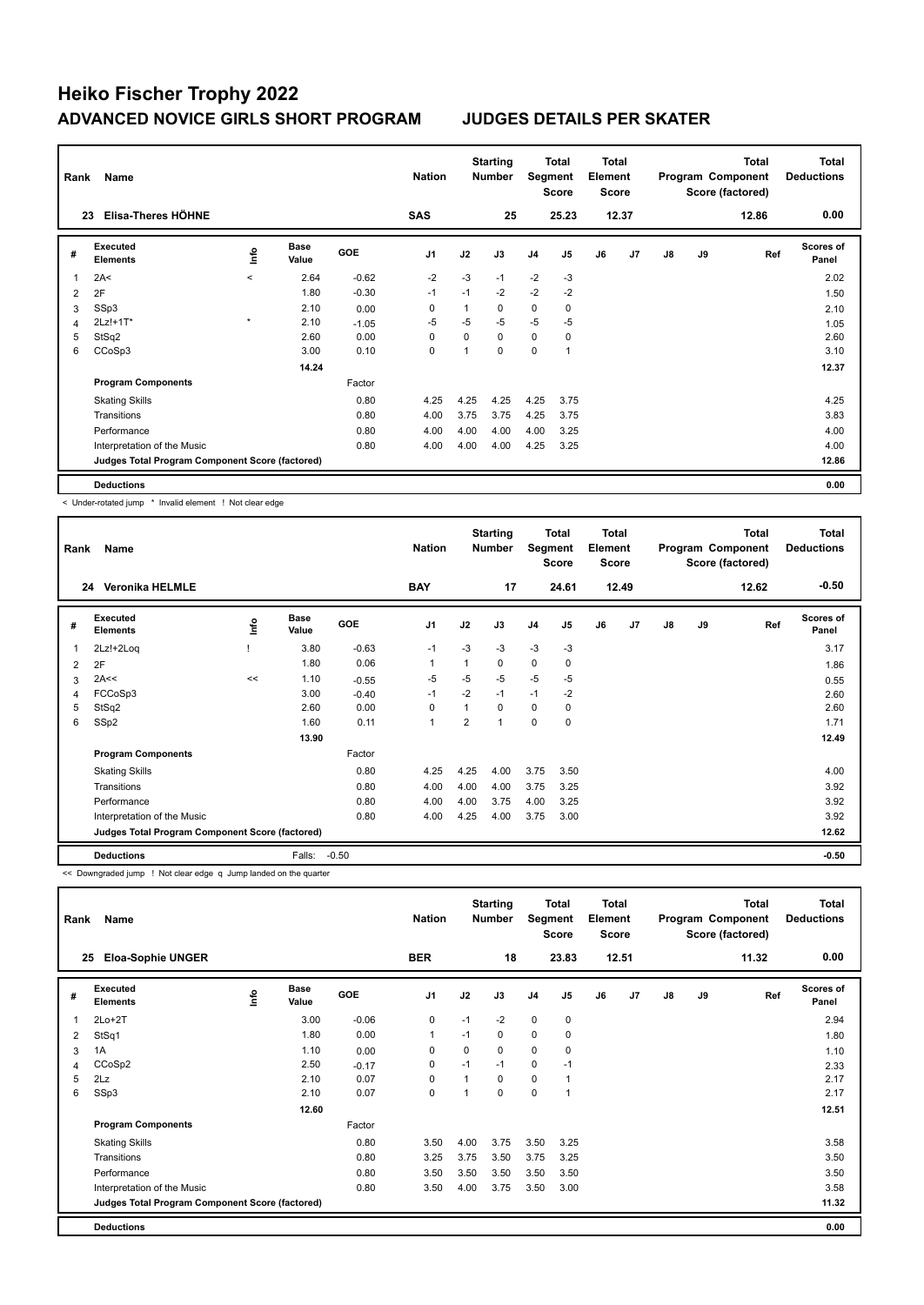| Rank | Name                                            |                     |                      |         | <b>Nation</b>  |                | <b>Starting</b><br><b>Number</b> | Segment        | Total<br><b>Score</b> | Total<br>Element<br><b>Score</b> |                |    |    | <b>Total</b><br>Program Component<br>Score (factored) | <b>Total</b><br><b>Deductions</b> |
|------|-------------------------------------------------|---------------------|----------------------|---------|----------------|----------------|----------------------------------|----------------|-----------------------|----------------------------------|----------------|----|----|-------------------------------------------------------|-----------------------------------|
|      | <b>Sophie NICKEL</b><br>26                      |                     |                      |         | B-W            |                | 5                                |                | 23.40                 |                                  | 11.08          |    |    | 12.32                                                 | 0.00                              |
| #    | Executed<br><b>Elements</b>                     | lnfo                | <b>Base</b><br>Value | GOE     | J <sub>1</sub> | J2             | J3                               | J <sub>4</sub> | J <sub>5</sub>        | J6                               | J <sub>7</sub> | J8 | J9 | Ref                                                   | Scores of<br>Panel                |
| 1    | 2Lze                                            | e                   | 1.68                 | $-0.39$ | $-2$           | $-3$           | $-2$                             | $-3$           | $-2$                  |                                  |                |    |    |                                                       | 1.29                              |
| 2    | $1Lo*+2Lo<$                                     | $\boldsymbol{\ast}$ | 1.36                 | $-0.68$ | $-5$           | $-5$           | $-5$                             | $-5$           | $-5$                  |                                  |                |    |    |                                                       | 0.68                              |
| 3    | CCoSp3                                          |                     | 3.00                 | 0.30    | 1              |                | $\mathbf{1}$                     | $\mathbf 0$    | 1                     |                                  |                |    |    |                                                       | 3.30                              |
| 4    | StSq2                                           |                     | 2.60                 | 0.17    | 1              |                | $\Omega$                         | $\mathbf 0$    |                       |                                  |                |    |    |                                                       | 2.77                              |
| 5    | 1A                                              |                     | 1.10                 | $-0.37$ | -3             | $-3$           | $-3$                             | $-4$           | $-4$                  |                                  |                |    |    |                                                       | 0.73                              |
| 6    | SSp3                                            |                     | 2.10                 | 0.21    | $\overline{1}$ | $\overline{2}$ | $\mathbf{1}$                     | $\mathbf 0$    | $\overline{1}$        |                                  |                |    |    |                                                       | 2.31                              |
|      |                                                 |                     | 11.84                |         |                |                |                                  |                |                       |                                  |                |    |    |                                                       | 11.08                             |
|      | <b>Program Components</b>                       |                     |                      | Factor  |                |                |                                  |                |                       |                                  |                |    |    |                                                       |                                   |
|      | <b>Skating Skills</b>                           |                     |                      | 0.80    | 4.00           | 4.25           | 4.00                             | 4.00           | 4.00                  |                                  |                |    |    |                                                       | 4.00                              |
|      | Transitions                                     |                     |                      | 0.80    | 3.75           | 4.25           | 3.50                             | 3.75           | 4.00                  |                                  |                |    |    |                                                       | 3.83                              |
|      | Performance                                     |                     |                      | 0.80    | 3.75           | 4.00           | 3.75                             | 4.00           | 3.75                  |                                  |                |    |    |                                                       | 3.83                              |
|      | Interpretation of the Music                     |                     |                      | 0.80    | 4.00           | 3.75           | 3.50                             | 3.75           | 3.75                  |                                  |                |    |    |                                                       | 3.75                              |
|      | Judges Total Program Component Score (factored) |                     |                      |         |                |                |                                  |                |                       |                                  |                |    |    |                                                       | 12.32                             |
|      | <b>Deductions</b>                               |                     |                      |         |                |                |                                  |                |                       |                                  |                |    |    |                                                       | 0.00                              |

< Under-rotated jump \* Invalid element e Wrong edge

| Rank | Name                                            |      |                      |            | <b>Nation</b>  |      | <b>Starting</b><br><b>Number</b> | Segment        | <b>Total</b><br><b>Score</b> | Total<br>Element<br><b>Score</b> |                |    |    | Total<br>Program Component<br>Score (factored) | <b>Total</b><br><b>Deductions</b> |
|------|-------------------------------------------------|------|----------------------|------------|----------------|------|----------------------------------|----------------|------------------------------|----------------------------------|----------------|----|----|------------------------------------------------|-----------------------------------|
| 27   | Vanessa HUSSAK                                  |      |                      |            | <b>BAY</b>     |      | 3                                |                | 23.23                        |                                  | 12.95          |    |    | 10.78                                          | $-0.50$                           |
| #    | Executed<br><b>Elements</b>                     | ١nf٥ | <b>Base</b><br>Value | <b>GOE</b> | J <sub>1</sub> | J2   | J3                               | J <sub>4</sub> | J5                           | J6                               | J <sub>7</sub> | J8 | J9 | Ref                                            | <b>Scores of</b><br>Panel         |
| 1    | 1A                                              |      | 1.10                 | 0.07       |                | 1    | 1                                | $\mathbf 0$    | 0                            |                                  |                |    |    |                                                | 1.17                              |
| 2    | $2F+2T$                                         |      | 3.10                 | 0.00       | 0              | 0    | 0                                | 0              |                              |                                  |                |    |    |                                                | 3.10                              |
| 3    | SSp3                                            |      | 2.10                 | $-0.07$    | $-1$           | $-1$ | $\Omega$                         | $\mathbf 0$    |                              |                                  |                |    |    |                                                | 2.03                              |
| 4    | StSq2                                           |      | 2.60                 | 0.00       | 0              | 0    | $\Omega$                         | 0              | 0                            |                                  |                |    |    |                                                | 2.60                              |
| 5    | 2Lz                                             |      | 2.10                 | $-1.05$    | $-5$           | $-5$ | $-5$                             | $-5$           | $-5$                         |                                  |                |    |    |                                                | 1.05                              |
| 6    | CCoSp3                                          |      | 3.00                 | 0.00       | 0              | 0    | 1                                | 0              | 0                            |                                  |                |    |    |                                                | 3.00                              |
|      |                                                 |      | 14.00                |            |                |      |                                  |                |                              |                                  |                |    |    |                                                | 12.95                             |
|      | <b>Program Components</b>                       |      |                      | Factor     |                |      |                                  |                |                              |                                  |                |    |    |                                                |                                   |
|      | <b>Skating Skills</b>                           |      |                      | 0.80       | 3.50           | 3.75 | 4.00                             | 3.25           | 3.50                         |                                  |                |    |    |                                                | 3.58                              |
|      | Transitions                                     |      |                      | 0.80       | 3.00           | 3.75 | 3.75                             | 2.75           | 3.25                         |                                  |                |    |    |                                                | 3.33                              |
|      | Performance                                     |      |                      | 0.80       | 3.00           | 3.50 | 3.75                             | 3.00           | 3.25                         |                                  |                |    |    |                                                | 3.25                              |
|      | Interpretation of the Music                     |      |                      | 0.80       | 3.25           | 3.50 | 3.50                             | 3.25           | 3.00                         |                                  |                |    |    |                                                | 3.33                              |
|      | Judges Total Program Component Score (factored) |      |                      |            |                |      |                                  |                |                              |                                  |                |    |    |                                                | 10.78                             |
|      | <b>Deductions</b>                               |      | Falls:               | $-0.50$    |                |      |                                  |                |                              |                                  |                |    |    |                                                | $-0.50$                           |

| Rank | Name                                            |      |                      |            | <b>Nation</b> |                | <b>Starting</b><br><b>Number</b> | Segment     | <b>Total</b><br><b>Score</b> | Total<br>Element<br><b>Score</b> |       |    |    | <b>Total</b><br>Program Component<br>Score (factored) | <b>Total</b><br><b>Deductions</b> |
|------|-------------------------------------------------|------|----------------------|------------|---------------|----------------|----------------------------------|-------------|------------------------------|----------------------------------|-------|----|----|-------------------------------------------------------|-----------------------------------|
|      | 28<br>Agatha ILZ                                |      |                      |            | <b>BAY</b>    |                | 27                               |             | 21.76                        |                                  | 10.90 |    |    | 11.86                                                 | $-1.00$                           |
| #    | <b>Executed</b><br><b>Elements</b>              | Info | <b>Base</b><br>Value | <b>GOE</b> | J1            | J2             | J3                               | J4          | J5                           | J6                               | J7    | J8 | J9 | Ref                                                   | <b>Scores of</b><br>Panel         |
| 1    | 2F+COMBO                                        |      | 1.80                 | $-0.90$    | $-5$          | $-5$           | $-5$                             | $-5$        | $-5$                         |                                  |       |    |    |                                                       | 0.90                              |
| 2    | SSp3                                            |      | 2.10                 | 0.14       | 1             | $\overline{2}$ | 0                                | $\mathbf 0$ | 1                            |                                  |       |    |    |                                                       | 2.24                              |
| 3    | 2Lz                                             |      | 2.10                 | $-1.05$    | $-5$          | $-5$           | $-5$                             | $-5$        | $-5$                         |                                  |       |    |    |                                                       | 1.05                              |
| 4    | StSq2                                           |      | 2.60                 | 0.00       | 0             | $\mathbf{1}$   | $-1$                             | $\mathbf 0$ | 0                            |                                  |       |    |    |                                                       | 2.60                              |
| 5    | 1A                                              |      | 1.10                 | 0.11       | 1             | 1              | $\mathbf{1}$                     | $\mathbf 0$ | $\mathbf{1}$                 |                                  |       |    |    |                                                       | 1.21                              |
| 6    | FCCoSp3                                         |      | 3.00                 | $-0.10$    | $-2$          | $\Omega$       | $\mathbf 0$                      | $-1$        | 0                            |                                  |       |    |    |                                                       | 2.90                              |
|      |                                                 |      | 12.70                |            |               |                |                                  |             |                              |                                  |       |    |    |                                                       | 10.90                             |
|      | <b>Program Components</b>                       |      |                      | Factor     |               |                |                                  |             |                              |                                  |       |    |    |                                                       |                                   |
|      | <b>Skating Skills</b>                           |      |                      | 0.80       | 4.00          | 4.00           | 3.75                             | 3.25        | 3.75                         |                                  |       |    |    |                                                       | 3.83                              |
|      | Transitions                                     |      |                      | 0.80       | 3.50          | 4.00           | 3.75                             | 3.50        | 3.75                         |                                  |       |    |    |                                                       | 3.67                              |
|      | Performance                                     |      |                      | 0.80       | 3.75          | 3.75           | 3.50                             | 3.50        | 3.00                         |                                  |       |    |    |                                                       | 3.58                              |
|      | Interpretation of the Music                     |      |                      | 0.80       | 3.75          | 3.75           | 3.75                             | 3.50        | 3.75                         |                                  |       |    |    |                                                       | 3.75                              |
|      | Judges Total Program Component Score (factored) |      |                      |            |               |                |                                  |             |                              |                                  |       |    |    |                                                       | 11.86                             |
|      | <b>Deductions</b>                               |      | Falls:               | $-1.00$    |               |                |                                  |             |                              |                                  |       |    |    |                                                       | $-1.00$                           |